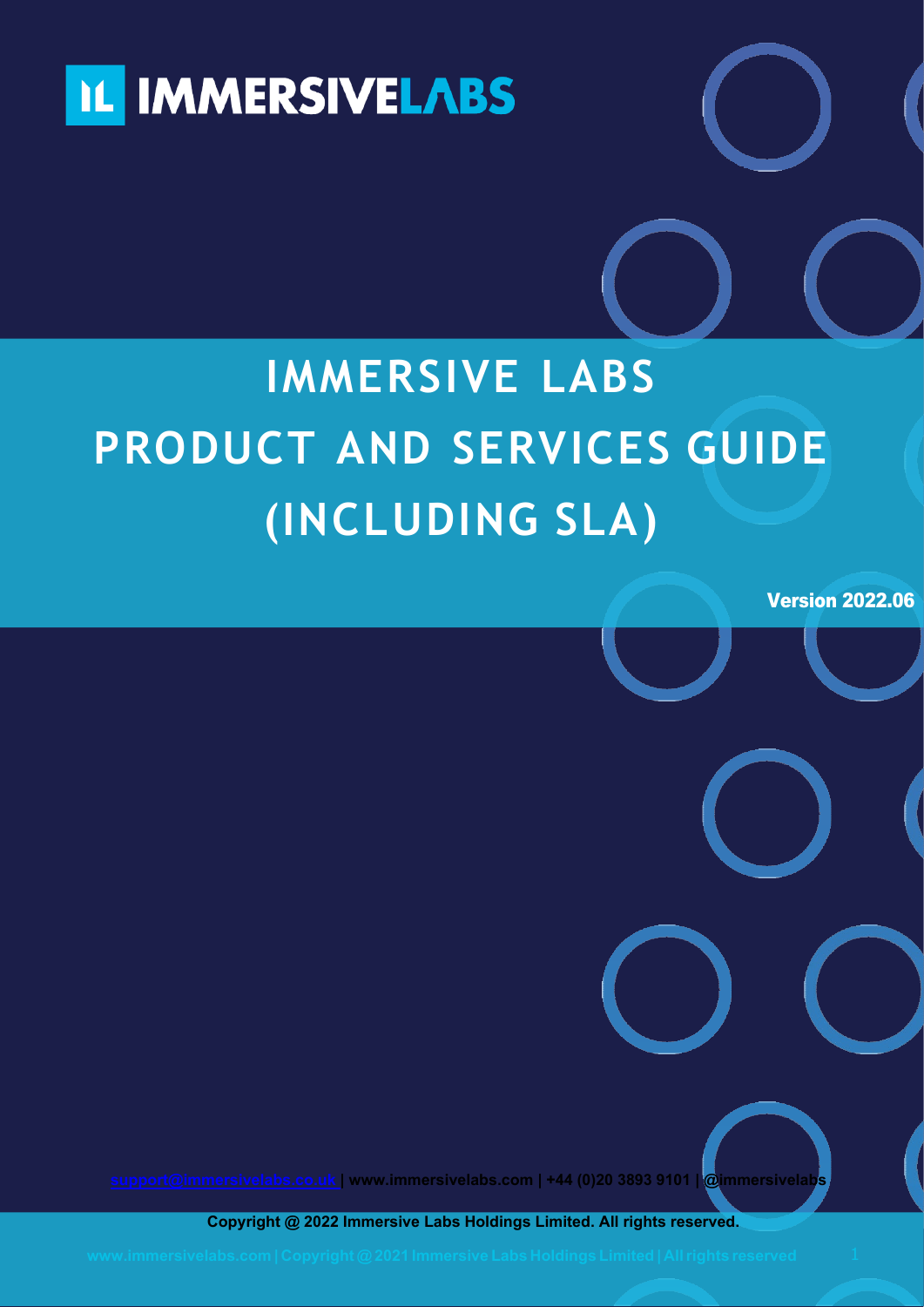# *TABLE OF CONTENTS*

|               | 1. Service Guide        |                                             | 3              |
|---------------|-------------------------|---------------------------------------------|----------------|
|               | 2. Platform Objectives  |                                             | 3              |
|               | 3. Purchase Method      |                                             | 3              |
|               | 3.1. Modules            |                                             | 3              |
|               |                         | 3.2. The Human Cyber Readiness Platform     | 4              |
|               | 4. Platform Content     |                                             | 5              |
|               |                         | 4.1. Content Features by Module             | 5              |
|               |                         | 4.2. Content Features Defined               | 6              |
|               |                         | 5. Professional Services                    | 7              |
|               |                         | 5.1. Service Packages                       | $\overline{7}$ |
| 5.2.          |                         | <b>Professional Services Specifications</b> | 9              |
|               | 5.2.1.                  | <b>Account Management</b>                   | 9              |
|               | 5.2.2.                  | <b>Customizations</b>                       | 11             |
|               | 5.2.3                   | <b>Events</b>                               | 12             |
|               | 5.2.4.                  | <b>Cyber Crisis Simulation Services</b>     | 13             |
|               | 5.2.5.                  | Insights                                    | 14             |
|               | 5.2.6.                  | Consultancy                                 | 15             |
|               | 5.2.7.                  | <b>Integrations</b>                         | 16             |
|               | 6. Service Availability |                                             | 16             |
|               | 7. Technical Support    |                                             | 16             |
| 8. Complaints |                         |                                             | 17             |
|               | 9. Service Credits      |                                             | 17             |
| 10. Changes   |                         |                                             | 17             |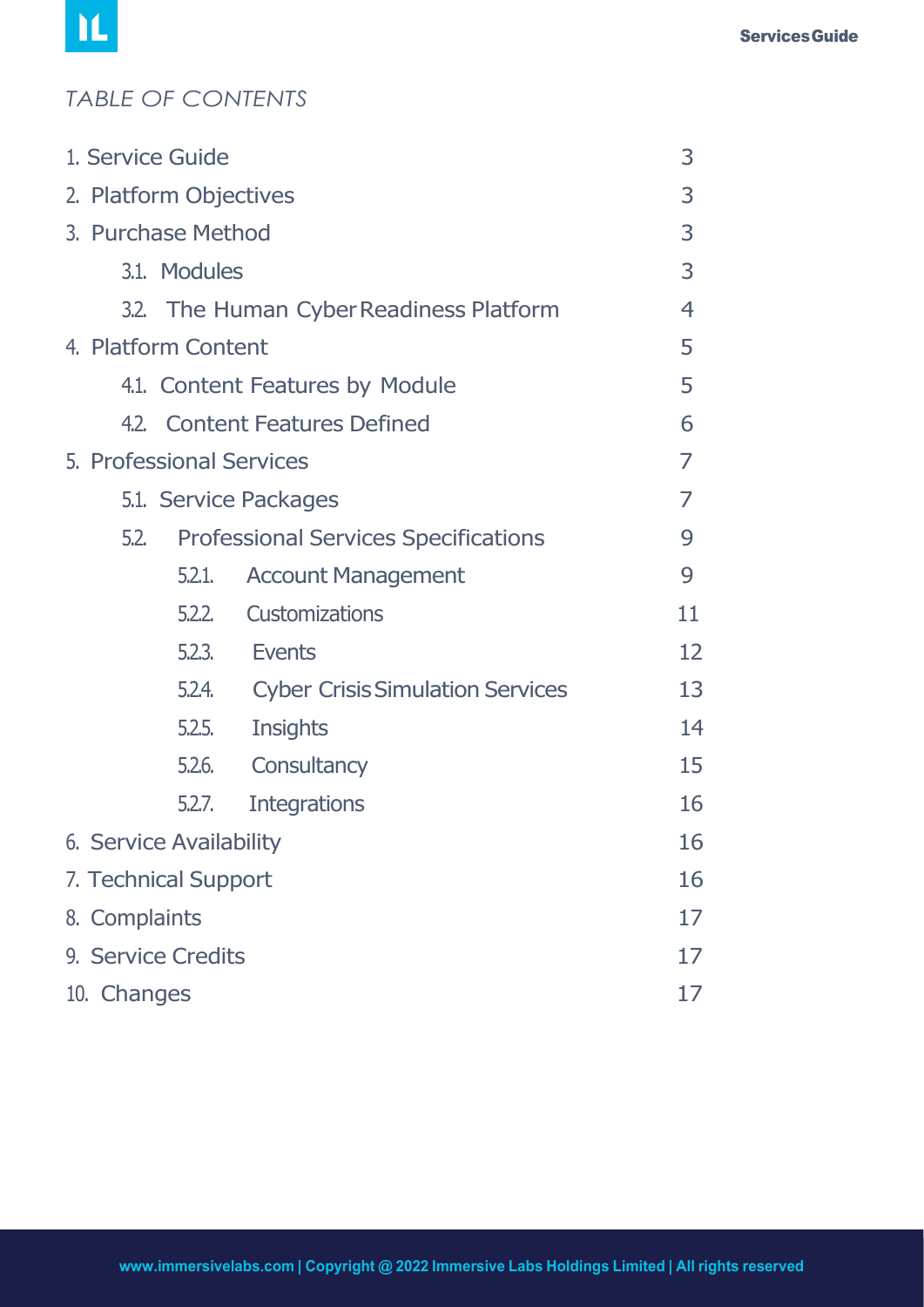## **1. Service Guide**

M

<span id="page-2-0"></span>**ThisServicesGuide formspart of,andis incorporatedby reference,intothe Master Services**  Agreement for Customers and any negotiated agreement between Immersive Labs and its **customersorchannelpartnersthatcoversthepurchaseofsoftwareandprofessional services provided by Immersive Labs.**

**ThepurposeofthisServicesGuide is tosetoutdetailsoftheproducts andservicesweprovideto ourcustomers,theoverallstandardwhichwe aimtoachievein theprovisionofour servicesandto provide a mechanism forresolving any issues.**

#### **2. Platform Objectives**

The Immersive Labs platform is used for equipping, exercising, and evidencing the cyber skills of **entireworkforces,preparingbusinessestocounterthelatestcyberthreats.ImmersiveLabsoffers a fullyinteractive,on-demandandgamifiedcyberskillsplatform,with a huge rangeofcyberskills topics mapped against industry frameworks.**

#### **3. Purchase Method**

Immersive Labs offer three principal purchase routes through which customers can procure access **to theplatform:**

- **a module purchase;**
- **human cyberreadiness platform (EnterpriseSuite); or**
- **a combination of Enterprise Suite and additional module(s).**
- *3.1. Modules*

**A module purchase provides limited access to specific areas of the platform (as further described in Section 4). AtthetimeofpublicationofthisServicesGuide,ImmersiveLabsoffers four modules - the objectives and purchase methods for which are more particularly** described below.

|                  | <b>Modules</b>                                                                                                                                                                                                                                                                                                                                                                                                                                                                                                                                                                                                                                                                                                                                                                     |                                                                                                                                                                                                                                                                                                                       |                                   |                                   |                                                                                            |                                     |                                   |
|------------------|------------------------------------------------------------------------------------------------------------------------------------------------------------------------------------------------------------------------------------------------------------------------------------------------------------------------------------------------------------------------------------------------------------------------------------------------------------------------------------------------------------------------------------------------------------------------------------------------------------------------------------------------------------------------------------------------------------------------------------------------------------------------------------|-----------------------------------------------------------------------------------------------------------------------------------------------------------------------------------------------------------------------------------------------------------------------------------------------------------------------|-----------------------------------|-----------------------------------|--------------------------------------------------------------------------------------------|-------------------------------------|-----------------------------------|
|                  | <b>IMMERSIVE</b><br><b>CRISIS</b>                                                                                                                                                                                                                                                                                                                                                                                                                                                                                                                                                                                                                                                                                                                                                  | <b>IMMERSIVE</b><br><b>CYBERPRO</b>                                                                                                                                                                                                                                                                                   | <b>IMMERSIVE</b><br><b>APPSEC</b> | <b>IMMERSIVE</b><br><b>TALENT</b> | <b>IMMERSIVE</b><br><b>CLOUDSEC</b>                                                        | <b>IMMERSIVE</b><br><b>TEAM SIM</b> | <b>IMMERSIVE</b><br><b>RANGES</b> |
| <b>OBJECTIVE</b> | <b>Embed</b><br><b>Embed security Immerses</b><br><b>Stress testing</b><br><b>Power up</b><br><b>Increase speed</b><br>and diversity in<br>best practices<br>organizational<br>human<br>technical<br><b>realistic</b><br><b>security</b><br>decision<br>in the Cloud for<br>hiring. De-mystify<br>capability to<br>expertise<br>security<br>technical skills<br>makingin<br>demonstrate<br><b>practitioners</b><br>developers,<br><b>across</b><br>resilience in<br>into realistic<br>and talents.<br>engineers and<br>responseto<br>every<br>the face of<br>individual in<br>offensive and<br>cybercrises<br><b>security</b><br>evolving<br>the software<br>professionals.<br>defensive<br>cases.<br>threats.<br>developmen<br>security<br>incident<br>t lifecycle.<br>scenarios. |                                                                                                                                                                                                                                                                                                                       |                                   |                                   | <b>Create hyper</b><br>representation<br>s of enterprise<br>networks for<br>high value use |                                     |                                   |
| <b>PURCHASE</b>  | The level of<br>purchase is<br>specified in the<br>order<br>form/quote.                                                                                                                                                                                                                                                                                                                                                                                                                                                                                                                                                                                                                                                                                                            | Each module purchased has an associated "Licence Band". The maximum quantity of<br>Authorised Users or assessments (for Immersive Talent only) shall not exceed the limit set out in<br>the Order.<br>To increase the number of Authorised Users (or assessments) withina module, the Licence Band<br>mustbeupgraded. |                                   |                                   |                                                                                            |                                     |                                   |

**All module purchases have a recommended services package based on the level of investment and products being purchased. This will be stated on the order form or quote document. If no services package is specified, the default is Silver Professional Services. If you want to upgrade your Services Package please speak to your customer sales representative. For more Information on Professional Services, please see section 5.**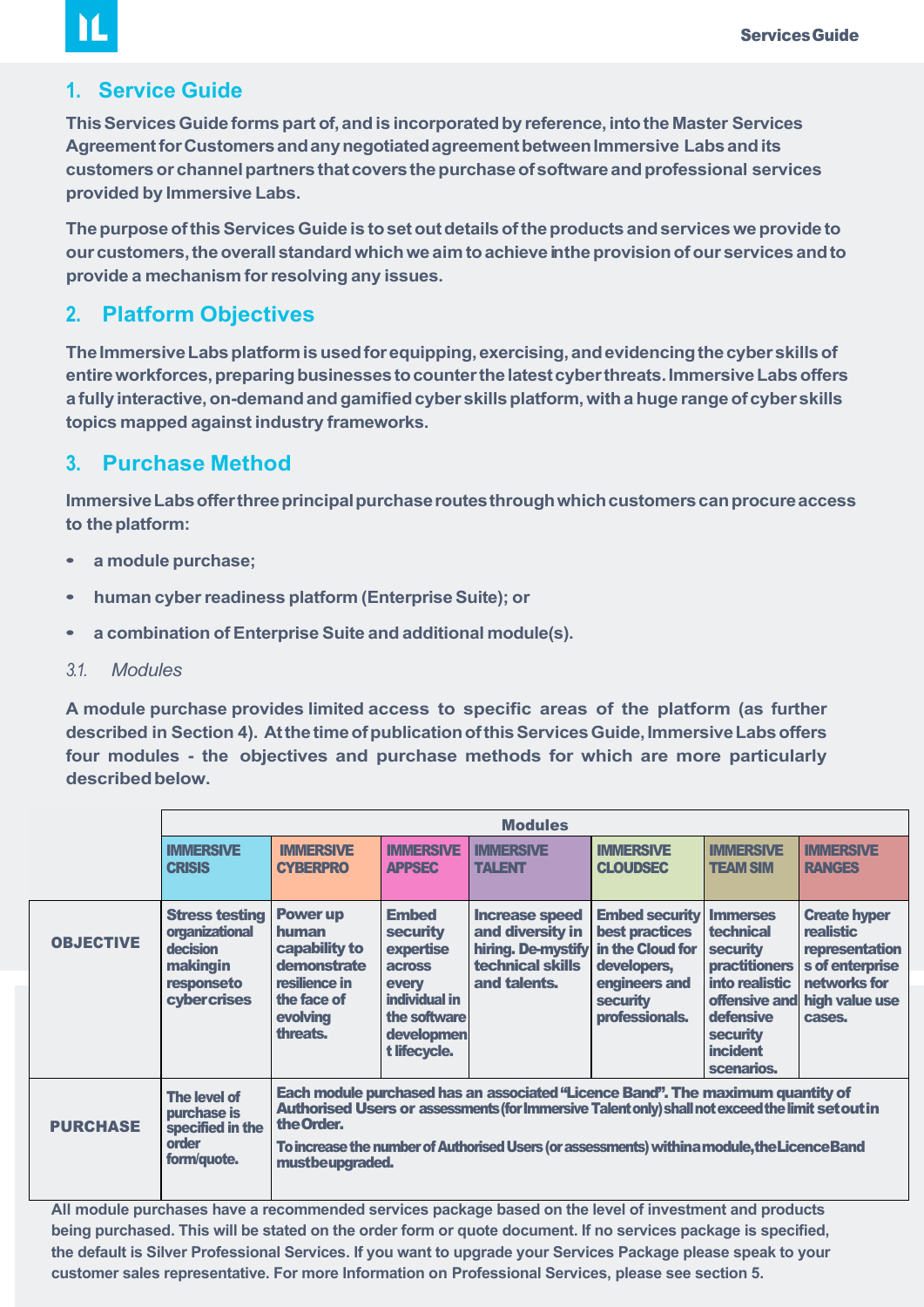# <span id="page-3-0"></span>*3.2. Human Cyber Readiness Platform (Enterprise Suite)*

M

**The Enterprise Suite provides customers with access to the platform for the whole organisation, with content across our current four modules as well as access to a fifth bonus module - the Awareness Arcade.**

**TheEnterpriseSuitemaybe purchasedin oneoffourtiers,the tablebelowsetsoutthe tiers availabletocustomers,thenatureofaccessandmaximumnumberofAuthorisedUsersor assessments (as applicable) included with each.**

|                                    | <b>HUMAN CYBER</b><br><b>READINESS PLATFORM</b>                              |                                 |               |                                                                |               |  |
|------------------------------------|------------------------------------------------------------------------------|---------------------------------|---------------|----------------------------------------------------------------|---------------|--|
|                                    |                                                                              | <b>Tier 1</b>                   | <b>Tier 2</b> | <b>Tier 3</b>                                                  | <b>Tier 4</b> |  |
|                                    | <b>IMMERSIVE</b><br><b>CRISIS</b>                                            | Pre-built<br>scenario<br>s only |               | Pre-built scenarios as<br>specified in the order<br>form/quote |               |  |
|                                    | <b>IMMERSIVE</b><br><b>CYBERPRO</b><br>(number of Authorised Users)          | 10                              | 50            | 100                                                            | Unlimited**   |  |
| <b>MODUL</b><br>E<br><b>LIMITS</b> | <b>IMMERSIVE</b><br><b>APPSEC</b><br>(number of Authorised Users)            | 250                             | 1,000         | 2,000                                                          | Unlimited**   |  |
| <b>BYTIER</b>                      | <b>IMMERSIVE</b><br><b>TALENT</b><br>(number of<br>assessments per annum)*** | 500                             | 1,000         | 5,000                                                          | Unlimited**   |  |
|                                    | <b>AWARENESS</b><br><b>ARCADE</b><br>(number of Authorised<br>Users)         | Unlimited**                     | Unlimited**   | Unlimited**                                                    | Unlimited**   |  |

**\*\*Unlimited access is subject alwaysto a maximum numberof 50,000Authorised Users / assessments perannum.**

**\*\*\* To the extent that a customer has not utilised its full assessment entitlement within the Immersive Talent module, the number of assessments will refresh at the start of each renewal term and any unutilised assessments from the previous term will not be carried forward.**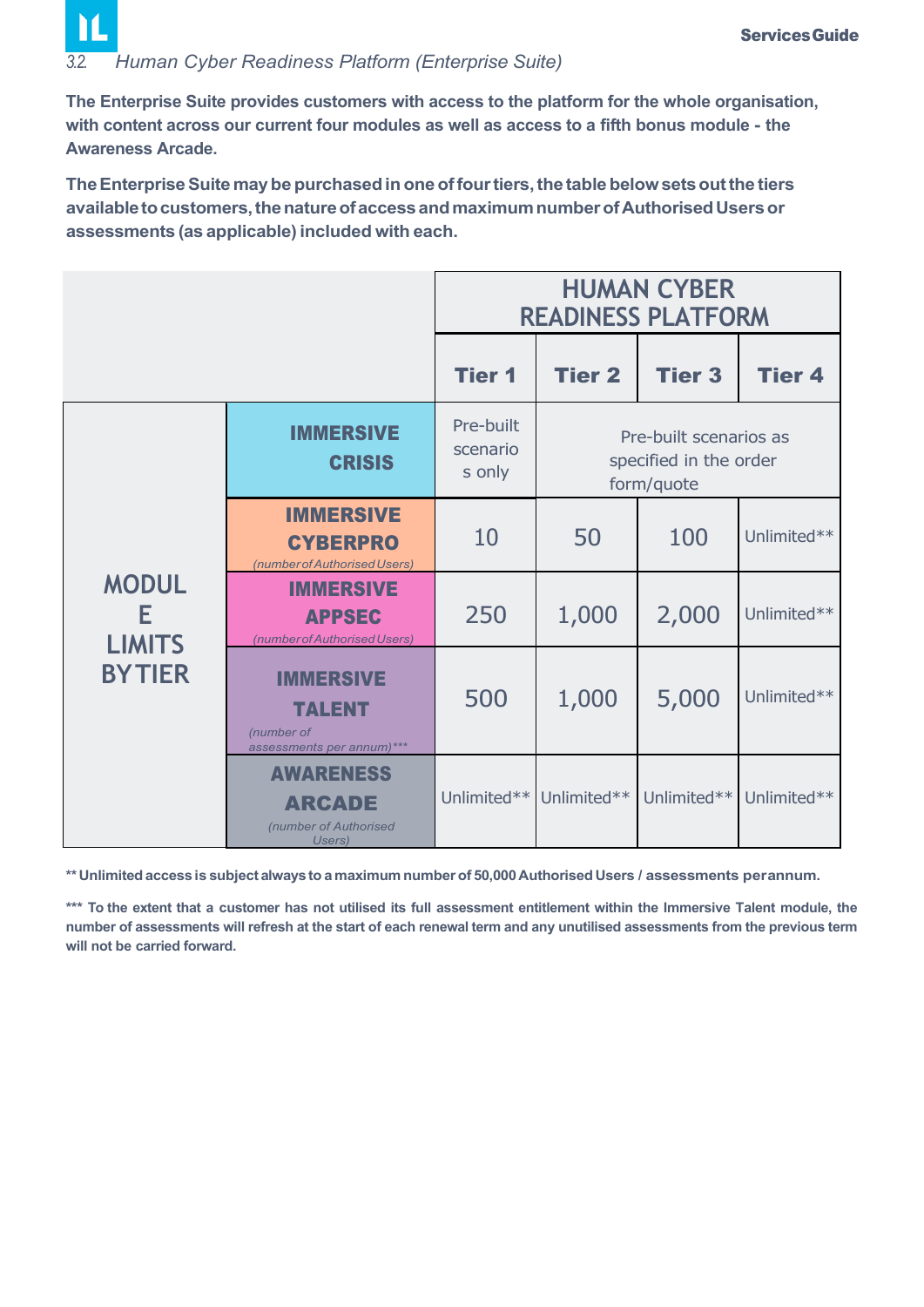

#### *4.1. Content Features by Module*

|                                                         |                                                      |                           |                           | <b>MODULES</b>                      |                                                 |                           |                           |                           |
|---------------------------------------------------------|------------------------------------------------------|---------------------------|---------------------------|-------------------------------------|-------------------------------------------------|---------------------------|---------------------------|---------------------------|
| <b>CONTENT</b>                                          | <b>CRISIS</b>                                        | <b>CYBERPRO</b>           | <b>APPSEC</b>             | <b>TALENT</b>                       | <b>AWARENESS CLOUDSEC TEAM</b><br><b>ARCADE</b> |                           | <b>SIM</b>                | <b>RANGES</b>             |
| <b>Knowledge</b>                                        | $\chi$                                               |                           | $\chi$                    | (Limited<br>number)                 | $\boldsymbol{x}$                                | $\boldsymbol{\mathsf{x}}$ | $\boldsymbol{x}$          | $\boldsymbol{X}$          |
| <b>Tools</b>                                            | $\chi$                                               |                           | $\chi$                    | $\checkmark$<br>(Limited<br>number) | $\chi$                                          | $\boldsymbol{X}$          | $\boldsymbol{\mathsf{X}}$ | $\boldsymbol{\mathsf{X}}$ |
| <b>Offensive</b>                                        | $\boldsymbol{X}$                                     |                           | $\chi$                    | $\checkmark$<br>(Limited<br>number) | $\chi$                                          | $\boldsymbol{\mathsf{x}}$ | $\boldsymbol{x}$          | $\boldsymbol{\mathsf{x}}$ |
| <b>Defensive</b>                                        | $\boldsymbol{X}$                                     |                           | $\boldsymbol{X}$          | $\checkmark$<br>(Limited<br>number) | $\chi$                                          | $\pmb{\mathsf{X}}$        | $\boldsymbol{x}$          | $\boldsymbol{\mathsf{X}}$ |
| <b>Immersive</b><br><b>Originals</b>                    | $\boldsymbol{X}$                                     |                           | $\boldsymbol{\mathsf{X}}$ | $\boldsymbol{\mathsf{x}}$           | $\boldsymbol{x}$                                | $\boldsymbol{x}$          | $\boldsymbol{\mathsf{X}}$ | $\boldsymbol{\mathsf{x}}$ |
| <b>Cyber</b><br><b>Threat</b><br><b>Intelligence</b>    | $\boldsymbol{\mathsf{x}}$                            |                           | $\boldsymbol{\mathsf{x}}$ | $\boldsymbol{x}$                    | $\boldsymbol{X}$                                | $\boldsymbol{X}$          | $\boldsymbol{\mathsf{x}}$ | $\boldsymbol{\mathsf{x}}$ |
| <b>Application</b><br><b>Security</b>                   | $\pmb{\mathsf{X}}$                                   |                           |                           | $\checkmark$<br>(Limited<br>number) | $\chi$                                          | X                         | $\boldsymbol{\mathsf{x}}$ | X                         |
| <b>Cyber</b><br><b>Crisis</b><br><b>Simulations</b>     | (Custom content<br>depends on<br>purchase<br>method) | $\boldsymbol{\mathsf{x}}$ | $\boldsymbol{\mathsf{x}}$ | $\boldsymbol{\mathsf{x}}$           | $\boldsymbol{X}$                                | $\chi$                    | $\boldsymbol{\mathsf{x}}$ | X                         |
| <b>Workforce</b><br><b>Security</b><br><b>Awareness</b> | $\boldsymbol{\mathsf{x}}$                            | $\boldsymbol{\mathsf{X}}$ | $\boldsymbol{\mathsf{x}}$ | $\boldsymbol{X}$                    |                                                 | X                         | $\boldsymbol{X}$          | $\boldsymbol{\mathsf{X}}$ |
| <b>Cloud Sec</b>                                        | $\boldsymbol{\mathsf{X}}$                            | $\boldsymbol{X}$          | $\boldsymbol{X}$          | $\boldsymbol{X}$                    | $\boldsymbol{\mathsf{X}}$                       |                           | $\boldsymbol{\mathsf{x}}$ | X                         |
| <b>Team Sim</b>                                         | $\boldsymbol{\mathsf{x}}$                            | $\boldsymbol{X}$          | $\chi$                    | $\boldsymbol{\mathsf{x}}$           | $\boldsymbol{\mathsf{X}}$                       | $\boldsymbol{\mathsf{X}}$ | $\checkmark$              | $\chi$                    |
| <b>Ranges</b>                                           | $\boldsymbol{X}$                                     | $\chi$                    | $\chi$                    | $\chi$                              | $\boldsymbol{\mathsf{X}}$                       | $\chi$                    | $\boldsymbol{\mathsf{x}}$ | $\checkmark$              |

**The table above setsoutthe contentfeatures included witheach module.Forfurtherdetails on what each contentfeatures comprises, please see section 4.2 below for definitions.**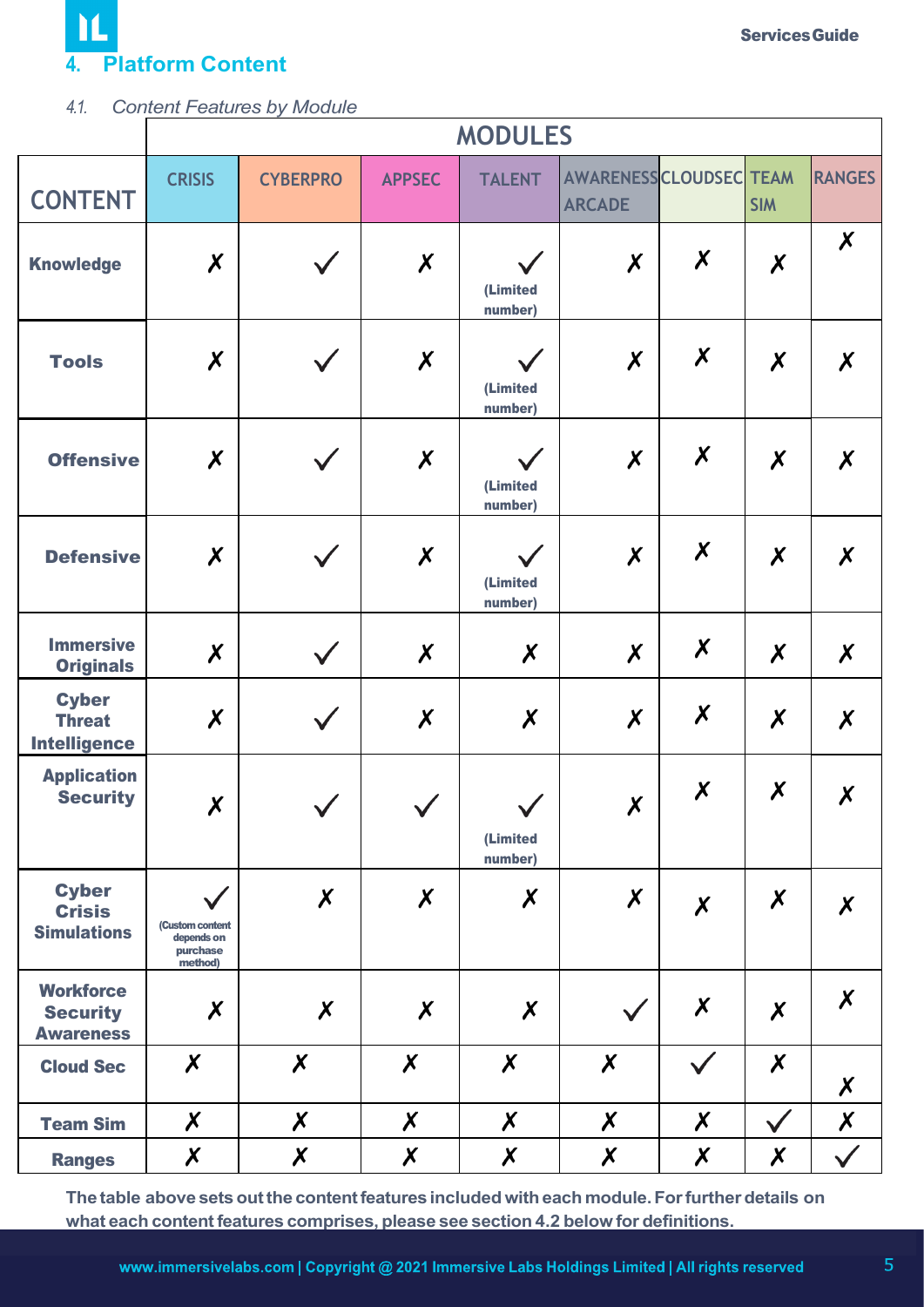## <span id="page-5-0"></span>*4.2. Content Features Defined*

| <b>CONTENT</b><br><b>FEATURE</b>           | <b>DESCRIPTIONS</b>                                                                                                                                                                                                                                                                                                                                                                                                                                                                                                                                                                                                                                                                                                                                                                                                                                                                                                                                                                                                                                                                       |
|--------------------------------------------|-------------------------------------------------------------------------------------------------------------------------------------------------------------------------------------------------------------------------------------------------------------------------------------------------------------------------------------------------------------------------------------------------------------------------------------------------------------------------------------------------------------------------------------------------------------------------------------------------------------------------------------------------------------------------------------------------------------------------------------------------------------------------------------------------------------------------------------------------------------------------------------------------------------------------------------------------------------------------------------------------------------------------------------------------------------------------------------------|
| Knowledge<br>Labs                          | This content covers the basics of cyber security, assisting users to master the<br>fundamentals. It includes a series of introductory labs on compliance, cyber for board<br>members, executives, ethics, and risk.                                                                                                                                                                                                                                                                                                                                                                                                                                                                                                                                                                                                                                                                                                                                                                                                                                                                       |
| <b>Tools Labs</b>                          | Tools labs teach users the tools of the cyber security trade and includes labs covering<br>a variety of network scanning tools, Linux command lines, encoding and encryption<br>methods and techniques for packet analysis.                                                                                                                                                                                                                                                                                                                                                                                                                                                                                                                                                                                                                                                                                                                                                                                                                                                               |
| <b>Offensive</b>                           | These labs contain cyber skill experiences and content for red teams and penetration<br>testers and include labs such as web application hacking to privilege escalation.                                                                                                                                                                                                                                                                                                                                                                                                                                                                                                                                                                                                                                                                                                                                                                                                                                                                                                                 |
| <b>Defensive</b>                           | These labs contain cyber skill content for security analysts, incident responders and<br>threat hunters and include labs such as log analysis and malware samples.                                                                                                                                                                                                                                                                                                                                                                                                                                                                                                                                                                                                                                                                                                                                                                                                                                                                                                                        |
| Immersive<br>Originals Labs                | These are gaming labs written by industry leaders and our own elite hackers to put<br>users' knowledge to the test and includes capture the flag style challenges.                                                                                                                                                                                                                                                                                                                                                                                                                                                                                                                                                                                                                                                                                                                                                                                                                                                                                                                        |
| <b>Cyber Threat</b><br><b>Intel Labs</b>   | Labs in this series are based on real-time threat intelligence and give users hands-on<br>experience of real-world attacks and how to defend against them.                                                                                                                                                                                                                                                                                                                                                                                                                                                                                                                                                                                                                                                                                                                                                                                                                                                                                                                                |
| Application<br>Security Labs               | Application Security Labs are aimed at developers and engineers and teach them how<br>to code securely to mitigate the risk of a cyber breach.<br>The Application Security Labs create a realistic development environment which give<br>users live code to identify, exploit, change, analyse and validate security vulnerabil-<br>ities. Once the user submits their revised code, the labs scan for vulnerabilities and<br>detect bugs. The user must fix all detected bugs and redeploy the code to pass all<br>functional checks before they can complete a lab.                                                                                                                                                                                                                                                                                                                                                                                                                                                                                                                     |
| <b>Cyber Crisis</b><br>Simulations         | Cyber Crisis Simulations throw decision-makers into an emerging attack scenario and<br>are based on traditional table-top scenario exercises. They encourage the key stake-<br>holders in business continuity and crisis management roles to come together and<br>validate or test their personnel and the processes and technology they have in place<br>to react to a real cyber incident. The aim of the Cyber Crisis Simulator is to enable<br>security professionals and senior managers to learn what to do if the worst should<br>happen.<br>For custom Cyber Crisis Simulation scenarios, customer success managers will pro-<br>vide the customer with a template to input their own materials relating to a fictitious<br>scenario, its organization and industry. Our customer success managers will utilise<br>the template to build, configure and deploy a single custom cyber crisis simulation<br>scenario for the customer.<br>For all purchase methods, a facilitator licence is granted.<br>There is an overall maximum limit of 1,000 Authorised Users participating. |
| Workforce<br>Security<br>Awareness<br>Labs | These labs cover the fundamentals of cybersecurity, such as staying safe online,<br>phishing and password management, aimed at the general working population. These<br>fun practical labs help users develop good cyber security hygiene and keep your<br>business safe.                                                                                                                                                                                                                                                                                                                                                                                                                                                                                                                                                                                                                                                                                                                                                                                                                 |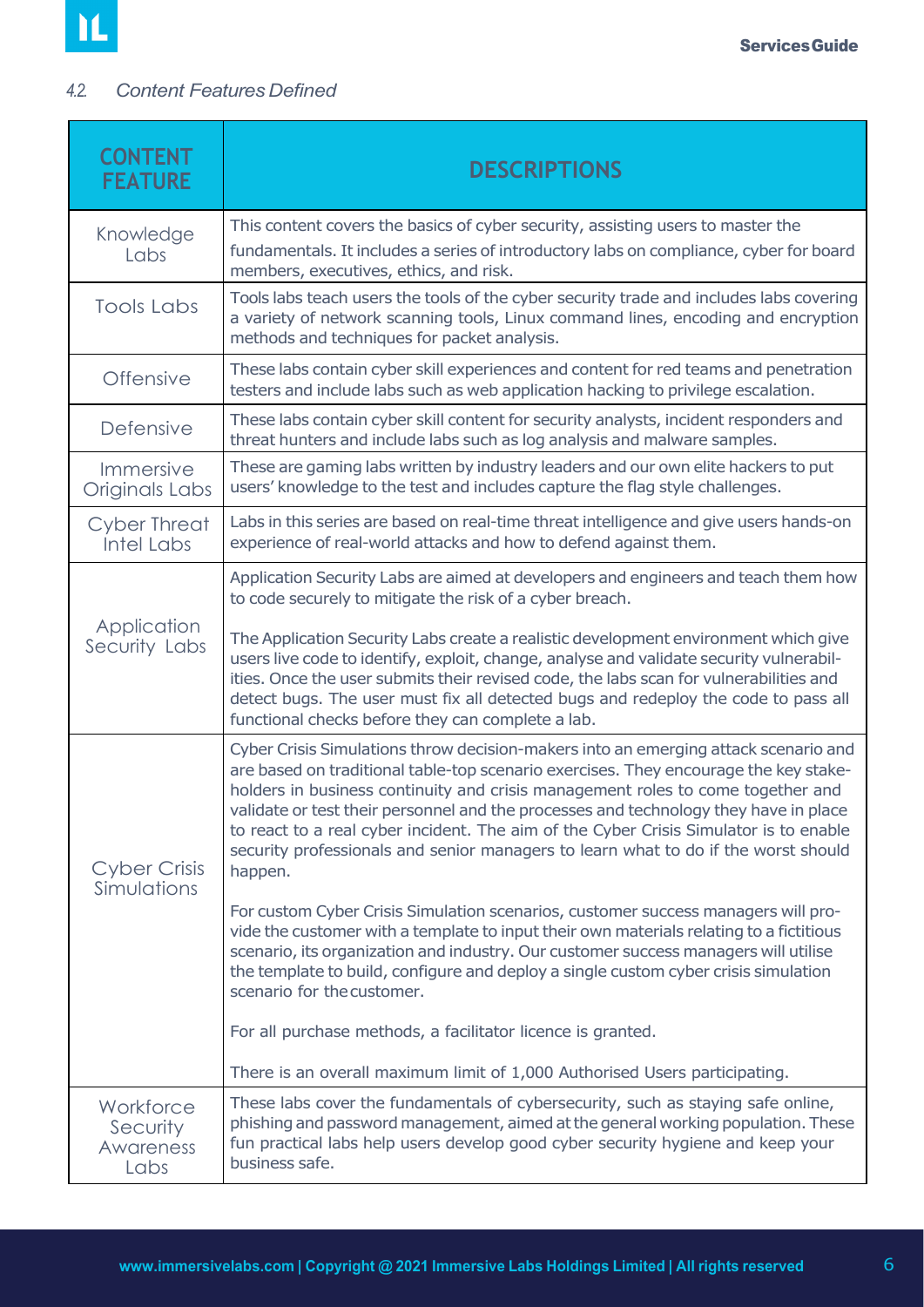| Cloud Sec<br>Labs | Cloud Security labs are aimed at developers, engineers and security professionals to<br>teach them security best practices in the Cloud to mitigate the risk of a cyber<br>breach in their Cloud domain.                                                                                                                                                                                                                                                                                                                                                     |
|-------------------|--------------------------------------------------------------------------------------------------------------------------------------------------------------------------------------------------------------------------------------------------------------------------------------------------------------------------------------------------------------------------------------------------------------------------------------------------------------------------------------------------------------------------------------------------------------|
|                   | The labs allow users to build and configure secure and resilient infrastructure in<br>hyper-realistic hands-on environments using real tools and platforms. Cloud<br>Security labs present a series of tasks which users must work through; automated<br>intelligent logic based on security best practices and external frameworks are used<br>to confirm whether a user has completed these tasks successfully. Once a user has<br>completed all the tasks and answered any necessary questions, they will finish the<br>lab successfully.                 |
| <b>Team Sim</b>   | Team Sim immerses technical security practitioners into realistic offensive and<br>defensive security incident scenarios played out in complex environments. Teams of<br>security practitioners must work together to complete the tasks at hand:<br>investigating an end-to-end attack chain by a simulated threat actor or carrying out<br>such an attack chain themselves. Team Sim stress tests your teams to more<br>effectively respond to real crisis scenarios and promotes improvements in response<br>processes, techniques, and team composition. |
|                   | Managers within the platform are able to schedule Team Sim exercises from a<br>catalogue of pre-built scenarios after purchase.                                                                                                                                                                                                                                                                                                                                                                                                                              |
|                   | The number of exercises per annum will be specified in the Order Form. If the<br>number of exercises are not specified in the Order Form, the fall back shall be:                                                                                                                                                                                                                                                                                                                                                                                            |
|                   | Small - 4 exercises per annum                                                                                                                                                                                                                                                                                                                                                                                                                                                                                                                                |
|                   | Medium $-8$ exercises per annum<br>$\bullet$                                                                                                                                                                                                                                                                                                                                                                                                                                                                                                                 |
|                   | Large $-15$ exercises per annum<br>$\bullet$                                                                                                                                                                                                                                                                                                                                                                                                                                                                                                                 |
|                   | There is a "soft" limit of 10 teams per exercise, 10 participants per team, and a 5<br>day maximum exercise duration. These can be adjusted on a case-by-case basis.                                                                                                                                                                                                                                                                                                                                                                                         |
| Ranges            | The Immersive Labs Cyber Range provides the fastest way for technical teams to<br>create hyper realistic representations of enterprise networks for high value use<br>cases like detection engineering, malware analysis, tool testing & validation, and<br>research & development activities. Ranges support a wide variety of out of the box<br>systems and software configurations, including the ability to create Custom images.                                                                                                                        |
|                   | Cyber Ranges customers who also purchase Team Sim may launch the range<br>designs from within the pre-built catalogue of scenarios.                                                                                                                                                                                                                                                                                                                                                                                                                          |
|                   | The maximum number of range resources (size of the range(s)) is limited by the<br>product tier the customer has purchased.                                                                                                                                                                                                                                                                                                                                                                                                                                   |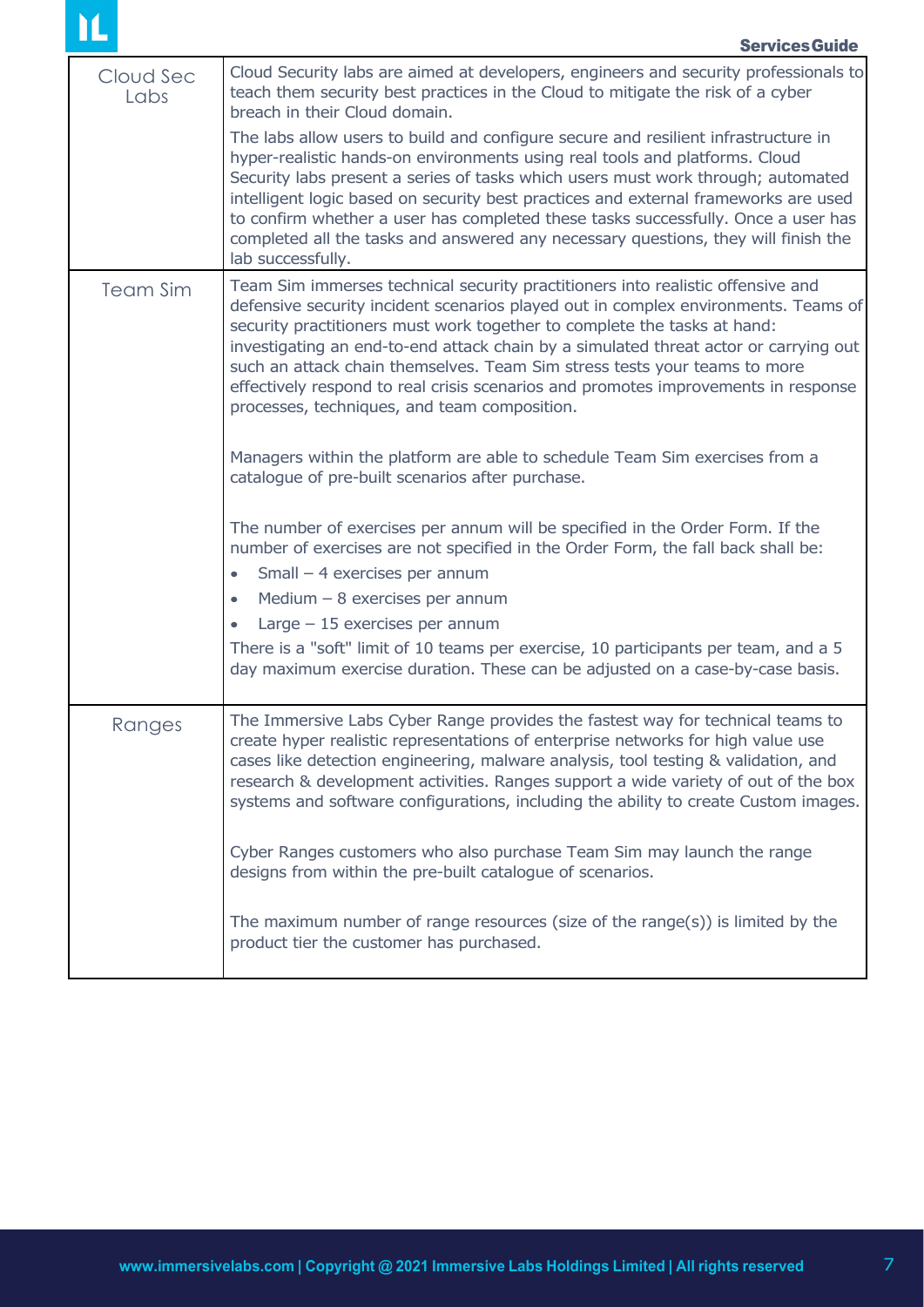# <span id="page-7-0"></span>**5. Professional Services**

#### *5.1. Service Packages*

Our service packages come in three levels: Silver, Gold and Platinum. The table below sets out what **elementsofprofessionalservices are includedin eachlevel.You must have purchased the relevant module for the relevant Professional Services to be included. The recommended professional services package will be included on the order form/quote. Professional Services shall only be provided during the Term of the contract between Customer and Immersive Labs and no Professional Services may be carried forwards, credited or refunded if not used during the Term. Forfurtherdetailon what eachofthe professional services entails andhowtheyapply to eachservicepackage,please see section5.2 below (Professional ServicesSpecification). These Professional Services do not currently apply to Team Sim or Ranges products or services.** 

| <b>PROFESSIONAL SERVICES</b>                                                           | <b>SILVER</b>                  | <b>GOLD</b>              | <b>PLATINUM</b>                 |  |  |
|----------------------------------------------------------------------------------------|--------------------------------|--------------------------|---------------------------------|--|--|
|                                                                                        | <b>IMPLEMENTATION</b>          |                          |                                 |  |  |
| <b>SSO Service</b>                                                                     | X                              | $\checkmark$             | $\checkmark$                    |  |  |
| <b>System Integration Service</b>                                                      | X                              | X                        |                                 |  |  |
| <b>API Consulting Service</b>                                                          | $\boldsymbol{x}$               | $\boldsymbol{x}$         |                                 |  |  |
| <b>Customer Success Manager ("CSM")</b>                                                | $\checkmark$                   | $\checkmark$             |                                 |  |  |
|                                                                                        | <b>Within first 90</b><br>days | <b>Throughout term</b>   | <b>Throughout term</b>          |  |  |
| <b>Executive Business Reviews</b>                                                      | $\checkmark$                   | $\checkmark$             | $\checkmark$                    |  |  |
|                                                                                        | <b>Annual</b>                  | Semi-annual              | Quarterly                       |  |  |
| <b>CUSTOMIZATION</b>                                                                   |                                |                          |                                 |  |  |
| <b>Cyber Skills Plan - Standard (for</b><br><b>CyberPro and AppSec customers only)</b> | X                              | $\checkmark$<br>Annual   | X                               |  |  |
| <b>Cyber Skills Plan - Premium (for</b><br><b>CyberPro and AppSec customers only)</b>  | $\boldsymbol{x}$               | Х                        | Annual                          |  |  |
| <b>EVENTS (for CyberPro and AppSec</b><br>customers only)                              |                                |                          |                                 |  |  |
| <b>Event-in-box</b>                                                                    | X                              | $\checkmark$             | $\checkmark$                    |  |  |
|                                                                                        |                                | Semi-annual              | Semi-annual                     |  |  |
| <b>Custom Curated Events</b>                                                           | X                              | $\boldsymbol{x}$         | $\checkmark$<br><b>Annual</b>   |  |  |
| <b>INSIGHTS &amp; ANALYTICS (for</b><br><b>CyberPro and AppSec customers</b><br>only)  |                                |                          |                                 |  |  |
| <b>Targeted Talent Capability</b><br><b>Assessment</b>                                 | $\pmb{\mathsf{x}}$             | $\sqrt{\mathsf{Annual}}$ | $\checkmark$<br>Semi-<br>annual |  |  |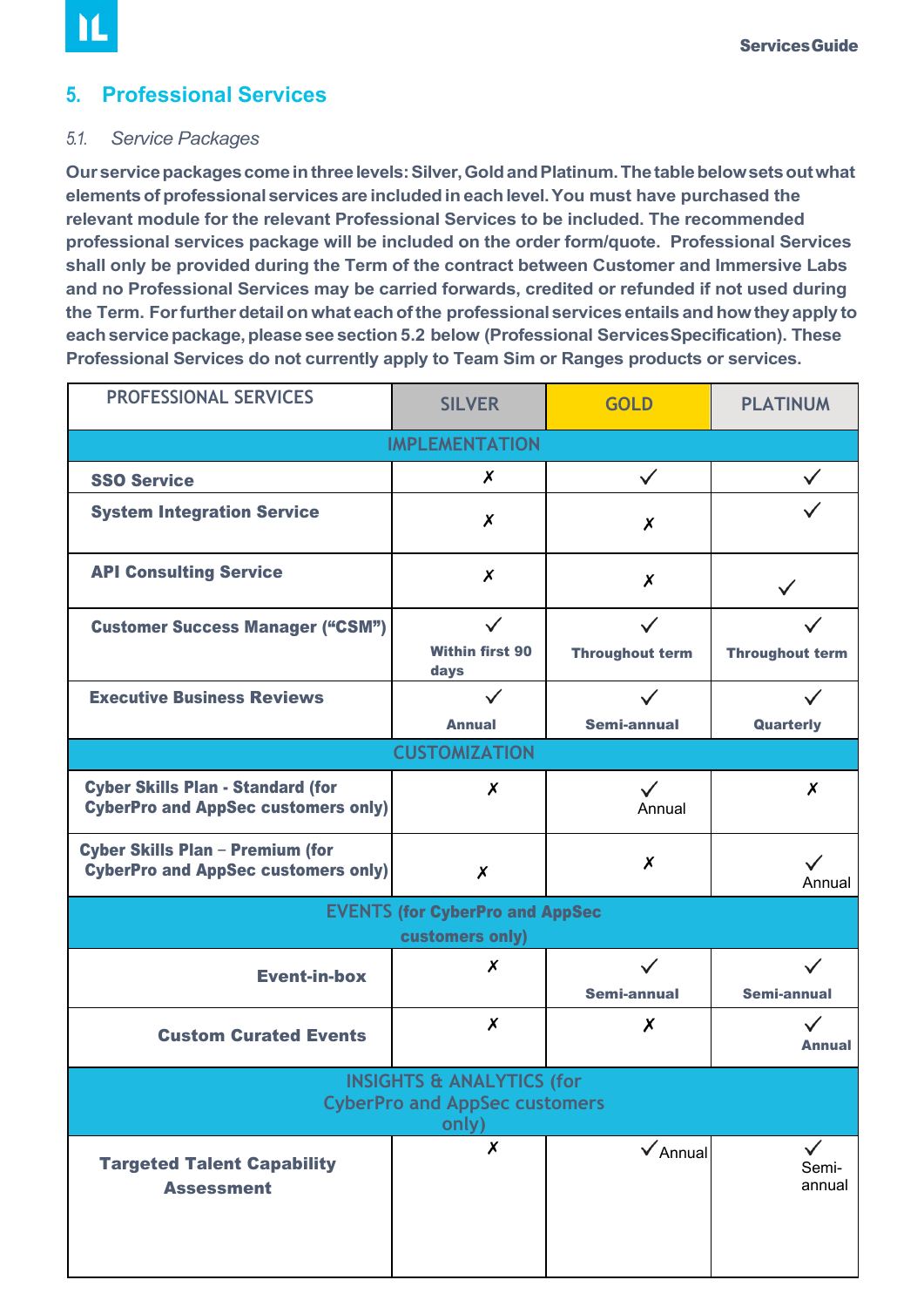**IL** 

| <b>CWA ADVISORY SERVICE (for</b>                                                          |                                               |            |            |  |  |
|-------------------------------------------------------------------------------------------|-----------------------------------------------|------------|------------|--|--|
|                                                                                           | <b>CyberPro and AppSec customers</b><br>only) |            |            |  |  |
| <b>Cyber WorkForce Advisor</b><br>(Dedicated or Half)                                     | <b>POA</b>                                    | <b>POA</b> | <b>POA</b> |  |  |
| <b>Cyber Maturity Assessment</b><br><b>Service</b>                                        | <b>POA</b>                                    | <b>POA</b> |            |  |  |
| <b>Cyber Workforce Optimization</b><br><b>Playbook</b>                                    | <b>POA</b>                                    | <b>POA</b> |            |  |  |
| <b>CYBER CRISIS SIMULATION SERVICES</b><br>(for Cyber Crisis Simulator<br>customers only) |                                               |            |            |  |  |
| <b>Crisis Sim Quick Start Bundle</b>                                                      | <b>POA</b>                                    | <b>POA</b> | <b>POA</b> |  |  |
| <b>Custom Crisis Simulation</b>                                                           | <b>POA</b>                                    | <b>POA</b> | <b>POA</b> |  |  |
| <b>Tailored Crisis Simulation</b>                                                         | <b>POA</b>                                    | <b>POA</b> | <b>POA</b> |  |  |
| <b>Crisis Sim Consulting Bundle</b><br>(20 Hours)                                         | <b>POA</b>                                    | <b>POA</b> | <b>POA</b> |  |  |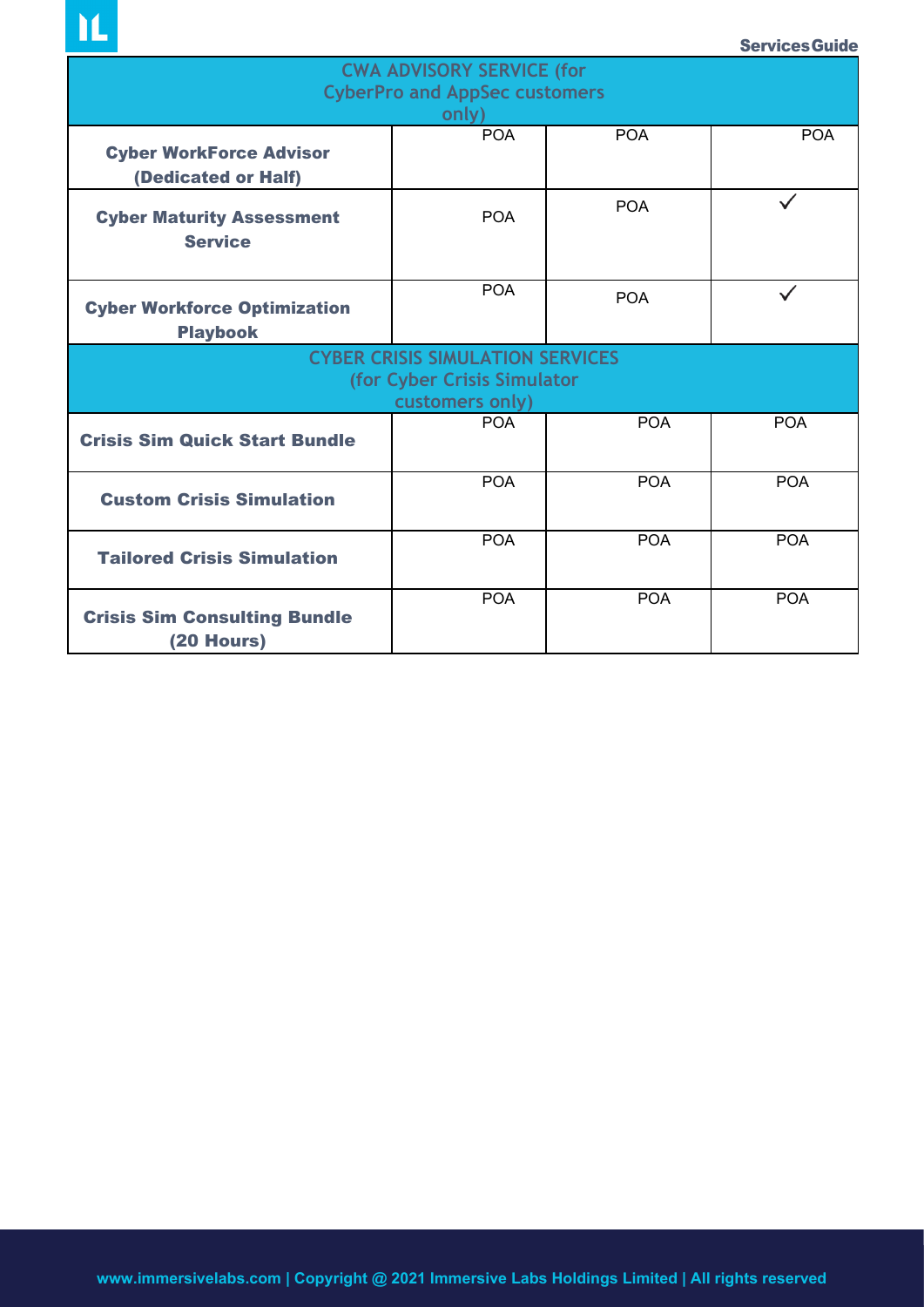#### <span id="page-9-0"></span>*5.2. Professional Services Specifications*

# *5.2.1. Onboarding and Integrations*

| <b>PROFESSIONAL</b><br><b>SERVICE</b>          | <b>SPECIFICATION</b>                                                                                                                                                                                                                                                                                                                                                                                                                                                                                                                                                                                                                                                                                                                                                                                                                                                                                                                                                                                                                                                          |
|------------------------------------------------|-------------------------------------------------------------------------------------------------------------------------------------------------------------------------------------------------------------------------------------------------------------------------------------------------------------------------------------------------------------------------------------------------------------------------------------------------------------------------------------------------------------------------------------------------------------------------------------------------------------------------------------------------------------------------------------------------------------------------------------------------------------------------------------------------------------------------------------------------------------------------------------------------------------------------------------------------------------------------------------------------------------------------------------------------------------------------------|
| <b>SSO Services and</b><br><b>Landing Page</b> | <b>SSO Services and Landing page</b><br>This service is a single configuration between Customer and Immersive Labs that allows<br>Authorised Users to provision a login to the Immersive Labs Platform without the need<br>for Immersive Labs-specific credentials.<br>Immersive Labs supports SSO using SAML 2.0 as the standard. Customers are<br>responsible for the IdP side of such connection. SAML spec is followed universally, both<br>SP and IdP initiated linking and deep linking are supported.<br>This SSO Service indudes free of charge integration for one (1) IdP and indudes any<br>certification updates to facilitate Customer's use of Immersive Labs during the Term.<br>Immersive Labs will offer Customer support for Customer's configured SSO integration<br>for the Term.                                                                                                                                                                                                                                                                         |
|                                                | Silver<br>Standard SSO features only. Customer may request a custom URL<br>$\bullet$<br>(customername.Immersivelabs.online) for duration of contract. No team or org<br>mapping.<br>Gold<br>Full SSO features as set out above. Customer may request a custom URL<br>$\bullet$<br>(austomername.Immersivelabs.online) for duration of contract. Customer may<br>use standard login page (immersivelabs.online). There is no tailoring or<br>customer-own branding applied.<br>Platinum<br>Full SSO features as set out above. Customer may request a custom URL<br>$\bullet$<br>(austomername.Immersivelabs.online) for duration of contract. Customer may<br>opt to have branded login page induding logo / colour scheme and custom<br>wording.<br>A Professional Services Consultant will consult with customer to understand customer<br>requirements and advise on possible configurations.<br>If Customer wishes to take up this Professional Service, Customer must contact<br>Immersive Labs and commit to timeline in the first 30 days of the Contract term to give |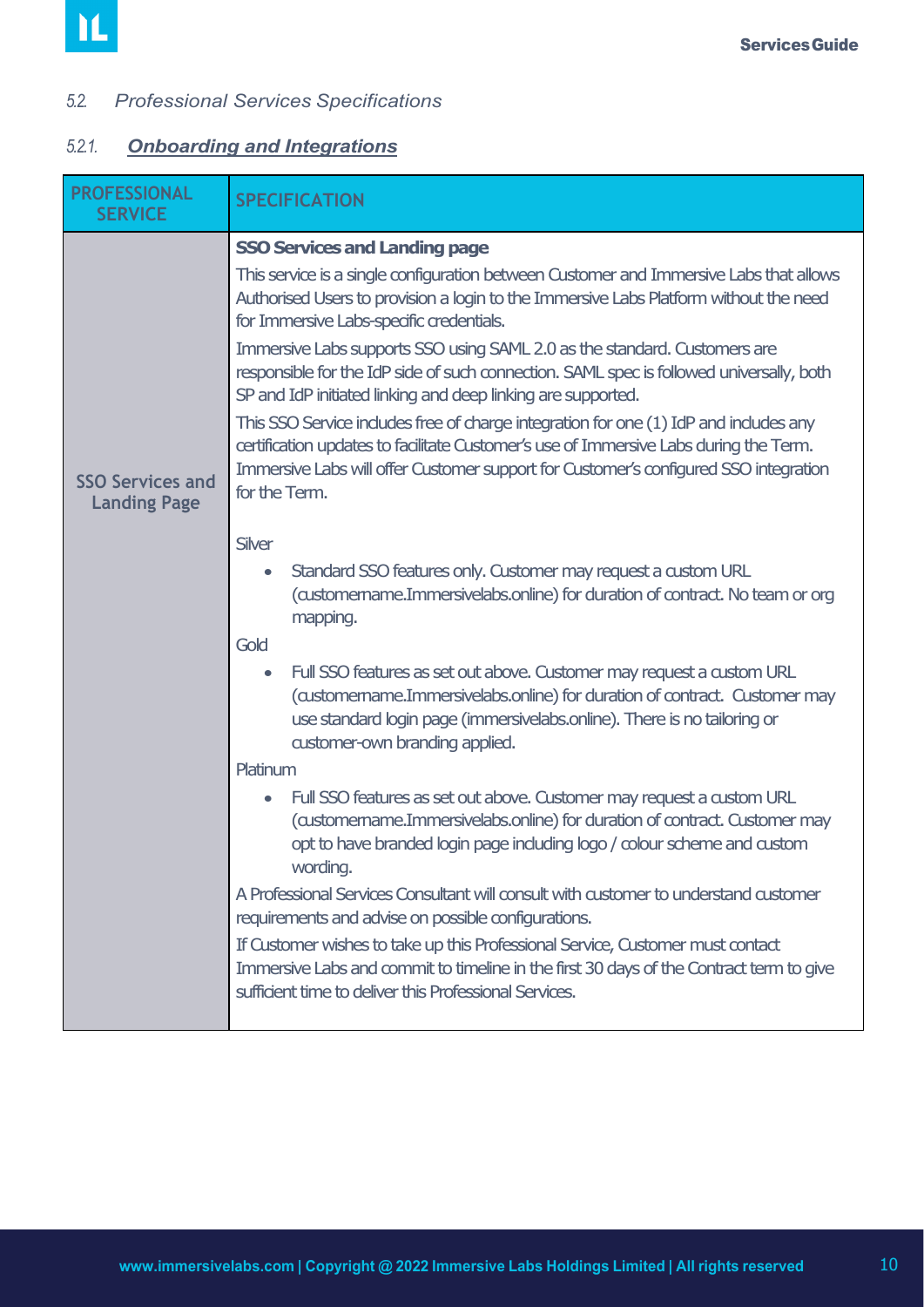| <b>System Integration</b><br><b>Service</b>     | This service is a single configuration between Customer's system and Immersive Labs.<br>System Integrations indudes, but is not limited to, an LMS or LXP application.<br>Customer's system must accept one of the standards supported by Immersive Labs<br>e.g. xAPIs, LTI, GraphQL. This integration service indudes both Single Sign-on and<br>Data Feeds that are supported by the Customer's system.<br>The Systems Integration Service indudes integration for one (1) System.<br>Customer is allowed one (1) change per Data Feed per quarter. Immersive Labs will<br>offer Customer support for Customer's configured integration for the Initial Term of the<br>underlying subscription Plan. In the event Customer desires; a) changes to the configured<br>integration after the Initial Term, or b) configuration(s) of additional Data Feed<br>integrations, Customer must purchase additional integration Services.<br>If Customer wishes to take up this Professional Service, Customer must contact<br>Immersive Labs and commit to timeline in the first 30 days of the Contract term to give<br>sufficient time to deliver this Professional Services.                          |
|-------------------------------------------------|---------------------------------------------------------------------------------------------------------------------------------------------------------------------------------------------------------------------------------------------------------------------------------------------------------------------------------------------------------------------------------------------------------------------------------------------------------------------------------------------------------------------------------------------------------------------------------------------------------------------------------------------------------------------------------------------------------------------------------------------------------------------------------------------------------------------------------------------------------------------------------------------------------------------------------------------------------------------------------------------------------------------------------------------------------------------------------------------------------------------------------------------------------------------------------------------------|
| <b>API Consulting</b><br><b>Service</b>         | This Service provides an expert Immersive Labs resource to consult with Customer<br>regarding integrations to the Platform. Such resource will provide consulting on API best<br>practices and how to utilize the data from Immersive Labs API.<br>This Service does not include writing or troubleshooting code for Customer and<br>Customer agrees that it is solely responsible for maintaining any code created during<br>the user of this Service. The API Consulting Service is a flat fee that indudes up to 5<br>hours of support from an Immersive Labs expert resource during normal business<br>hours (to be agreed in writing). In the event Customer desires additional API consulting,<br>Customer must purchase additional integration Services. This Service must be utilized<br>within one (1) year of purchase and during the Term. This is for customers that want to<br>use our GraphQL API to integrate IML into their environment.<br>If Customer wishes to take up this Professional Service, Customer must contact<br>Immersive Labs and commit to a timeline in the first 30 days of the Contract term to<br>give sufficient time to deliver this Professional Services. |
| <b>Customer Success</b><br><b>Manager (CSM)</b> | CSMs are responsible for supporting customer's commercial leads, account<br>administrators, team managers and executive sponsors to derive best value from the<br>platform. For technical support queries, customers should contact the support desk.<br>Further information is set out at section 7 of this Services Guide. Immersive Labs may<br>substitute a customer's CSM at any time in its absolute discretion.<br><b>Silver</b><br>Customers are allocated a single named designated individual CSM for the duration of<br>the onboarding period (first 90 days) only.<br><b>Gold &amp; Platinum</b><br>Customers are allocated one named designated individual CSM for the duration of the<br>Term.                                                                                                                                                                                                                                                                                                                                                                                                                                                                                      |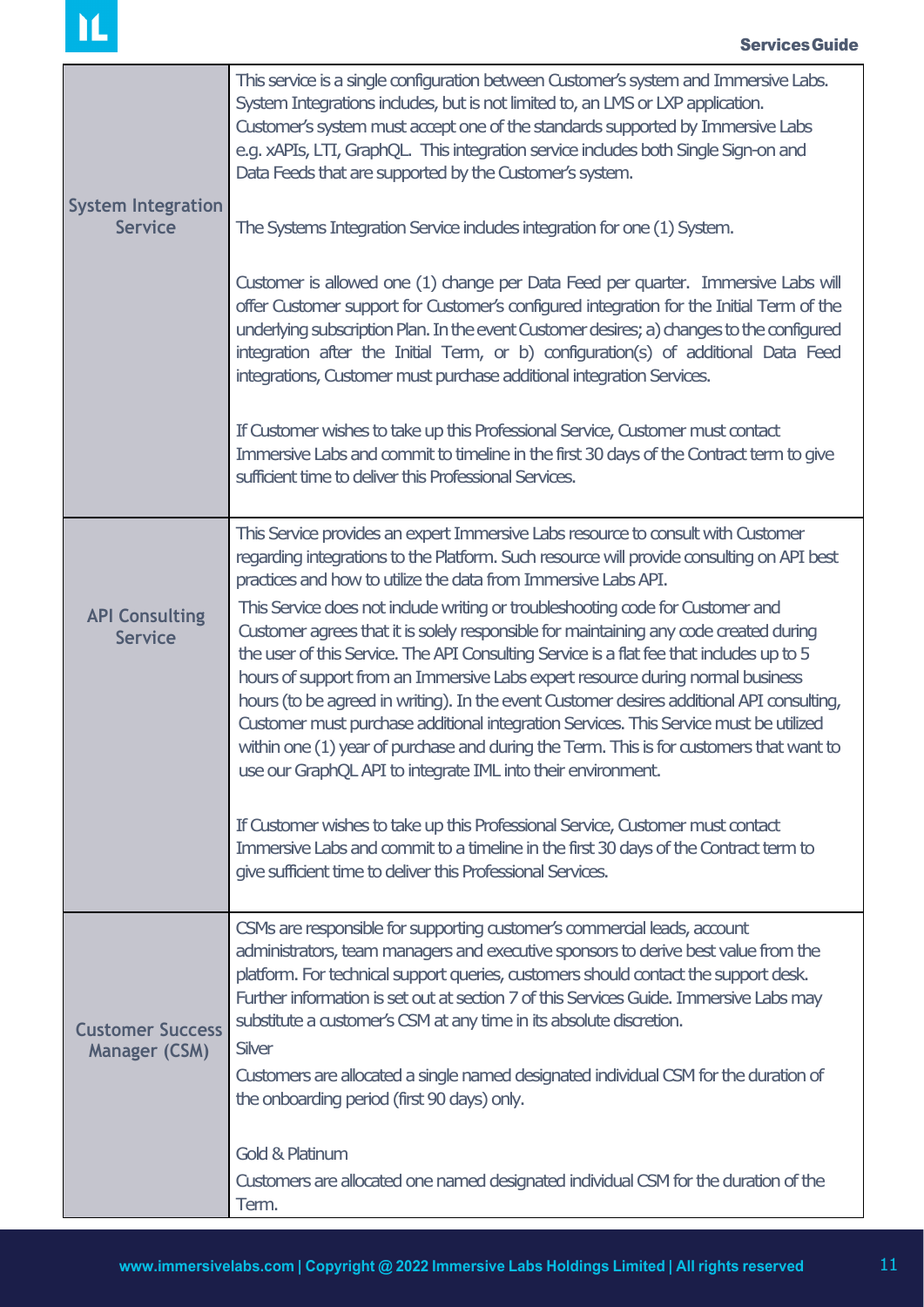| Customer's CSM will provide an opportunity for customer to take part in an introductory                     |
|-------------------------------------------------------------------------------------------------------------|
| Introduction to call and service kick-off at a mutually convenient time following registration of the first |
| Immersive Labs   Authorised User.                                                                           |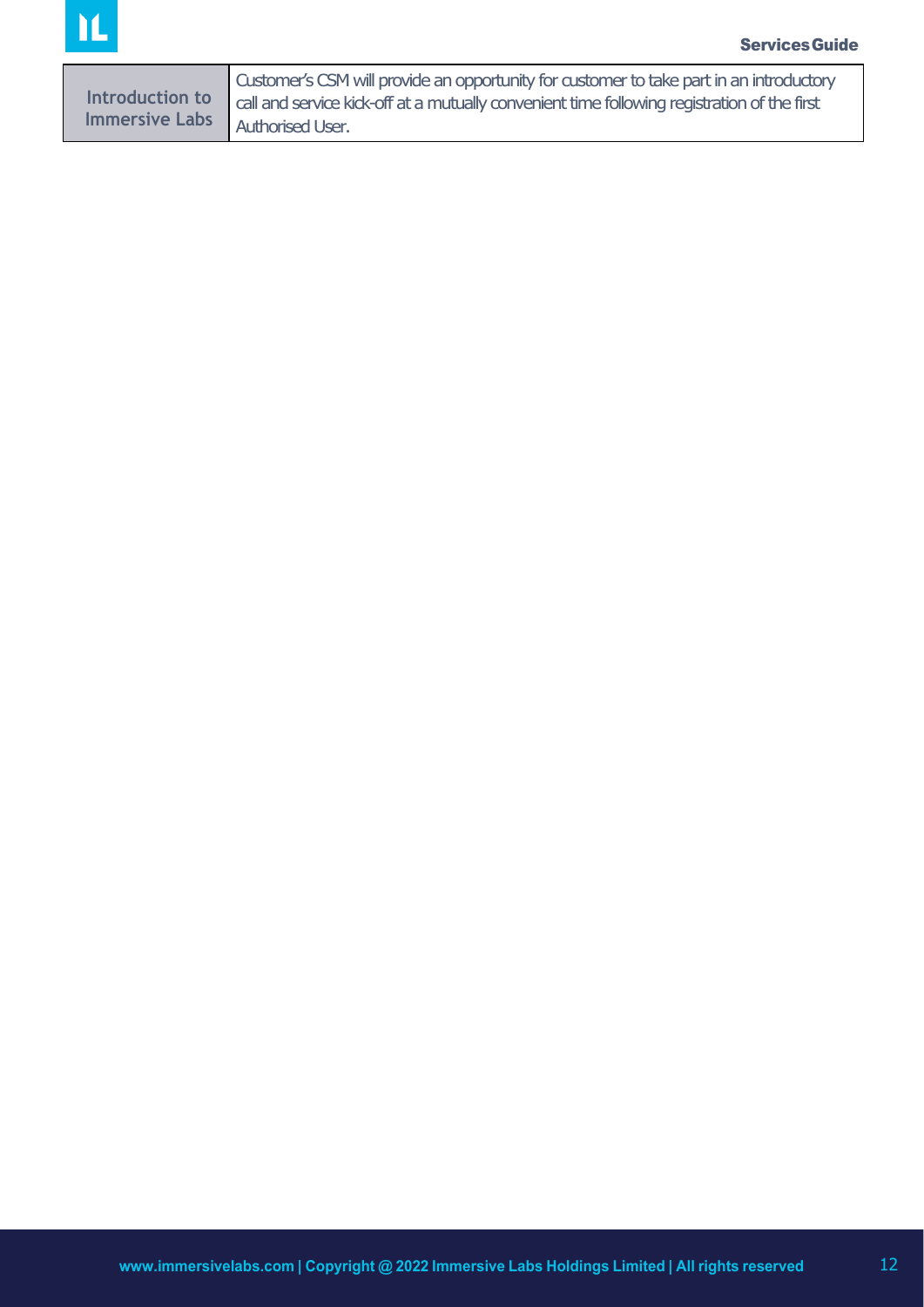## <span id="page-12-0"></span>*5.2.2. Customizations*

| <b>PROFESSIONAL</b><br><b>SERVICE</b>                                                                    | <b>SPECIFICATION</b>                                                                                                                                                                                                                                                                                                                                                                                                                                                                                                                                                                                                                                                                                                                                                                                                                                                                                                                                                                                                                                                                                                                                                                                                                                                                                                                                                                                                                                                                                                                                                                                                          |  |  |
|----------------------------------------------------------------------------------------------------------|-------------------------------------------------------------------------------------------------------------------------------------------------------------------------------------------------------------------------------------------------------------------------------------------------------------------------------------------------------------------------------------------------------------------------------------------------------------------------------------------------------------------------------------------------------------------------------------------------------------------------------------------------------------------------------------------------------------------------------------------------------------------------------------------------------------------------------------------------------------------------------------------------------------------------------------------------------------------------------------------------------------------------------------------------------------------------------------------------------------------------------------------------------------------------------------------------------------------------------------------------------------------------------------------------------------------------------------------------------------------------------------------------------------------------------------------------------------------------------------------------------------------------------------------------------------------------------------------------------------------------------|--|--|
|                                                                                                          | Customer's Professional Services Consultant may work with customer to<br>design and create custom lab collections (from existing labs) that help their<br>users to target the labs that are relevant to customer's role, team,<br>organisation, and industry or fulfil a learning pathway or objective.                                                                                                                                                                                                                                                                                                                                                                                                                                                                                                                                                                                                                                                                                                                                                                                                                                                                                                                                                                                                                                                                                                                                                                                                                                                                                                                       |  |  |
|                                                                                                          | Silver<br>Not included.<br>$\bullet$                                                                                                                                                                                                                                                                                                                                                                                                                                                                                                                                                                                                                                                                                                                                                                                                                                                                                                                                                                                                                                                                                                                                                                                                                                                                                                                                                                                                                                                                                                                                                                                          |  |  |
| <b>Cyber Skills</b><br><b>Plan</b><br>(for<br><b>CyberPro</b><br>and AppSec<br><b>customers</b><br>only) | Gold - Standard<br>Once per year, Professional Services Consultant will recommend lab<br>$\bullet$<br>collections created from Immersive Labs' existing catalogue as<br>requested by customer.<br>New lab collections (from existing labs) may be created that are<br>$\bullet$<br>tailored to customer no more than once per annum.<br>Build Learning Pathways aligned to Functional Skill Areas or Cyber<br>$\bullet$<br>Security Roles.                                                                                                                                                                                                                                                                                                                                                                                                                                                                                                                                                                                                                                                                                                                                                                                                                                                                                                                                                                                                                                                                                                                                                                                    |  |  |
|                                                                                                          | Platinum - Premium<br>• Once per year, Professional Services Consultant will recommend lab<br>collections created from Immersive Labs' existing catalogue as well<br>as new lab collections tailored to customer on request.<br>As per Standard above, plus Develop Comprehensive Skill Matrices &<br>$\bullet$<br>Corresponding IML Content Inventory                                                                                                                                                                                                                                                                                                                                                                                                                                                                                                                                                                                                                                                                                                                                                                                                                                                                                                                                                                                                                                                                                                                                                                                                                                                                        |  |  |
|                                                                                                          | This Service provides expert resource(s) on the Immersive Labs Platform<br>and cyber security skills development to work closely with the Customer to<br>deliver a tailored skill development roadmap aligned to business &<br>technology objectives, cyber frameworks (MITRE or NICE NIST),<br>department initiatives, and/or to job functions/roles. The engagement lasts<br>up to ninety (90) days from initial discovery session and must be<br>completed within the Term of the Contract. Unless otherwise agreed in<br>writing, the Cyber Skills Plan begins with customer providing existing skills<br>documentation, and a sixty (60) minute discovery meeting between<br>customer and Immersive Labs, generally followed by subject matter expert<br>discovery meeting(s) (maximum one call per functional area) to be<br>coordinated by the customer in a timely manner. As part of the Cyber Skills<br>Plan, the Immersive Labs cybersecurity skills consultant(s) will typically<br>work on the following deliverables; (1) understand desired outcomes of the<br>customer's skills development initiatives, (2) identify or review functional<br>areas / roles that will best support achievement of those desired outcomes,<br>(3) Platinum Premium Only - categorize and group associated skills<br>(subject to maximum functional areas or role limits for the tier sold), (4)<br>Platinum Premium Only - map Immersive Labs Platform resources to<br>customer's identified skills in the form of matrices and a content inventory,<br>including alignment to cybersecurity frameworks if requested (5) cyber |  |  |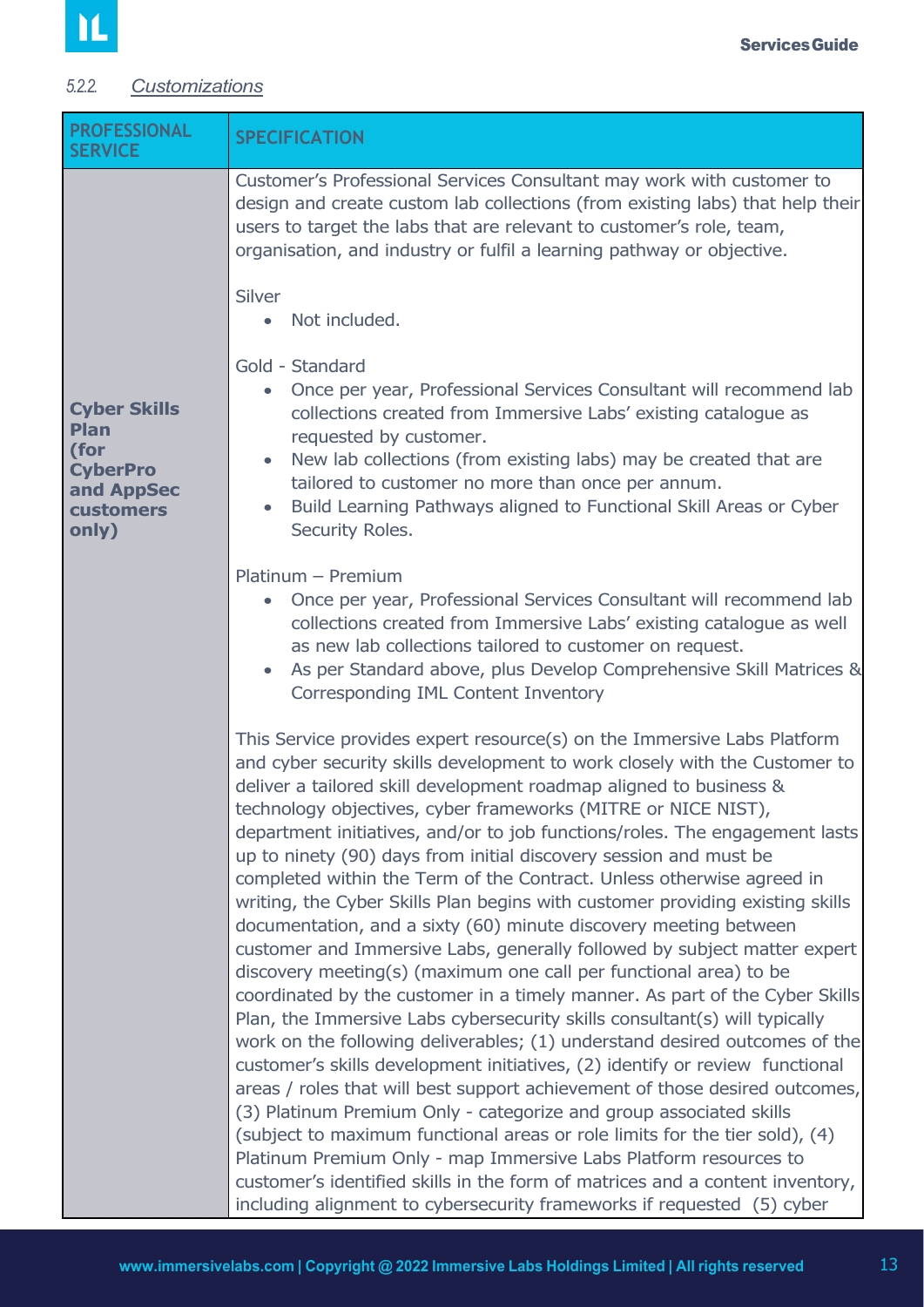| ▁▁                                 | <b>Services Guide</b>                                                                                                                                                                                                                                                                                                                                                                                                                                                                                                                                                                                                                                                                                                                                                                                                                                                                                                                                          |
|------------------------------------|----------------------------------------------------------------------------------------------------------------------------------------------------------------------------------------------------------------------------------------------------------------------------------------------------------------------------------------------------------------------------------------------------------------------------------------------------------------------------------------------------------------------------------------------------------------------------------------------------------------------------------------------------------------------------------------------------------------------------------------------------------------------------------------------------------------------------------------------------------------------------------------------------------------------------------------------------------------|
|                                    | skills pathway recommendations consisting of recommended resources,<br>bespoke to roles identified. (6) work with the customer to iterate and<br>finalize deliverables primarily through email, (7) creation of cyber skills<br>pathways on the Immersive Labs platform.<br>Unless otherwise agreed in writing by the Customer and Immersive Labs:<br>a. Cyber Skills Plan Tier 1 engagements include up to 3 functional areas or<br>roles;<br>b. Cyber Skills Plan Tier 2 engagements include up to 6 functional areas or<br>roles;<br>c. Cyber Skills Plan Tier 3 engagements include up to 9 functional areas or<br>roles; and<br>d. Cyber Skills Plan Tier 4 engagements include up to 12 functional areas<br>or roles.                                                                                                                                                                                                                                    |
| <b>Custom Data</b><br><b>Feeds</b> | Silver & Gold<br>Customer has access to such data and reports as are available from time<br>to time within the insights area of the platform.<br>Platinum<br>CSM will consult with customer during onboarding phase to understand<br>their reporting needs and tailor "off-platform" reports including layout /<br>file format / delivery mechanism.<br>The cadence of report delivery may be as agreed between the customer<br>$\bullet$<br>and Immersive Labs subject to a maximum number of custom reports 8<br>per quarter and 2 in any 1 week.<br>Customized reports can contain tabulated data and/or graphic<br>$\bullet$<br>visualizations of platform usage and telemetry. Delivery of customized<br>reports is not currently automated, these will be delivered via e-mail by<br>customer's CSM.<br>Any amendments to reports may be made on request of the customer's<br>$\bullet$<br>CSM, subject to a maximum of 1 amendment request per quarter. |

 $\mathbf{M}$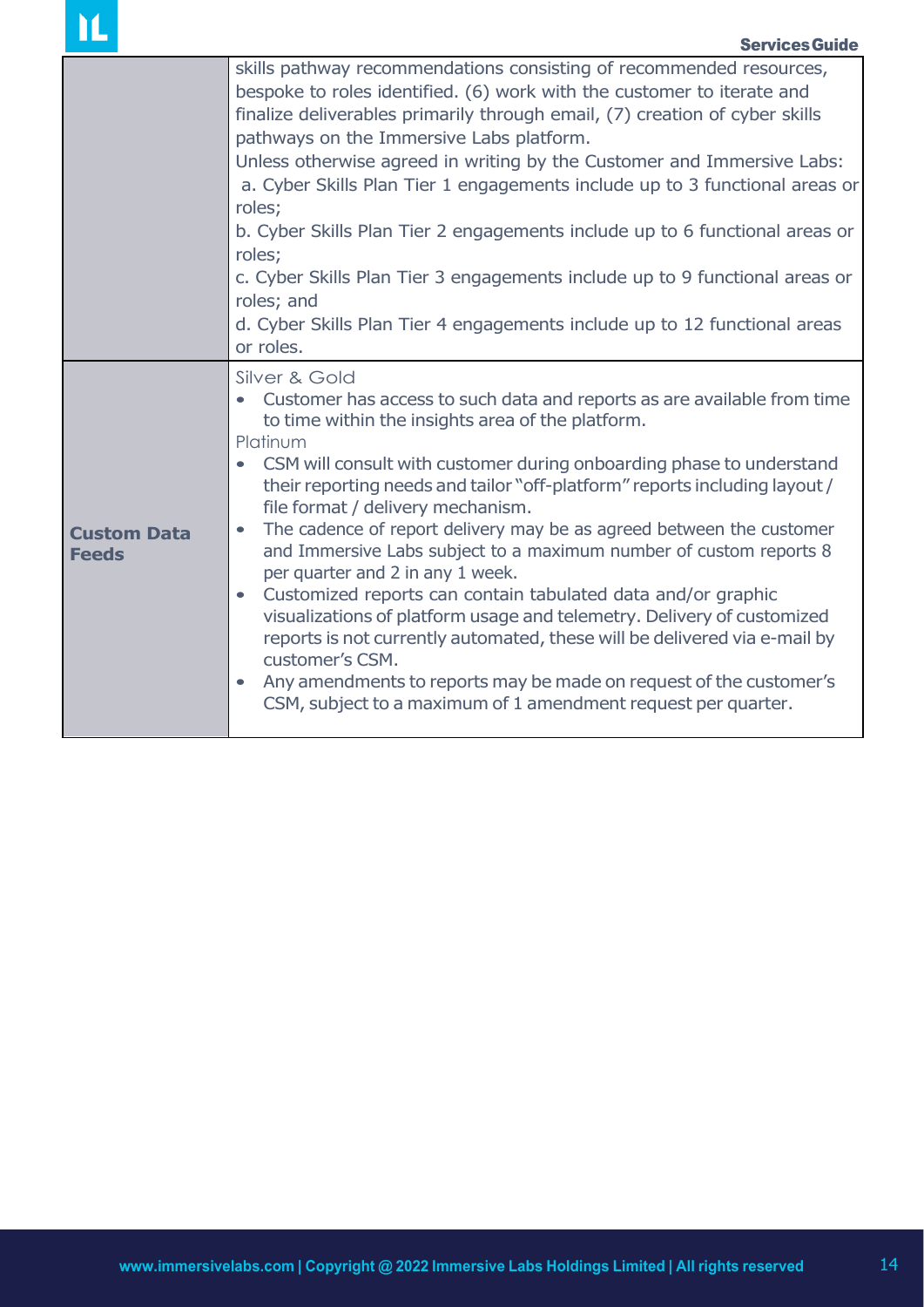## <span id="page-14-0"></span>*5.2.3. Events - (for CyberPro and AppSec customers only)*

| <b>PROFESSIONAL</b><br><b>SERVICE</b>           | <b>SPECIFICATION</b>                                                                                                                                                                                                                                                                                                                                                                                                                                                                                                                                           |  |
|-------------------------------------------------|----------------------------------------------------------------------------------------------------------------------------------------------------------------------------------------------------------------------------------------------------------------------------------------------------------------------------------------------------------------------------------------------------------------------------------------------------------------------------------------------------------------------------------------------------------------|--|
|                                                 | These events are "event in box", being Immersive Labs' live online event<br>offering with no customisations.                                                                                                                                                                                                                                                                                                                                                                                                                                                   |  |
| <b>Event-in-box</b>                             | Customer's CSM will consult with customer to understand customer's event<br>requirements before recommending event content from Immersive Labs'<br>existing content catalogue. Customer's CSM will create event learning<br>pathways/objectives (maximum 3 per event) mapped to the content and will<br>facilitate the start and end of an event by enabling and disabling objectives<br>for Authorised Users. Customers will be provided with a standard event pack<br>to include manager and Authorised User instructions and instructive imagery.<br>Silver |  |
|                                                 | No events.<br>Gold & Platinum<br>Customer can run 1 event per year.                                                                                                                                                                                                                                                                                                                                                                                                                                                                                            |  |
|                                                 | Immersive Labs offers additional enhancements to its "event in a box" event<br>offering.                                                                                                                                                                                                                                                                                                                                                                                                                                                                       |  |
| <b>Custom</b><br><b>Curated</b><br><b>Event</b> | Available to Platinum customers only. All terms to be agreed in writing<br>between Customer and Immersive Labs.                                                                                                                                                                                                                                                                                                                                                                                                                                                |  |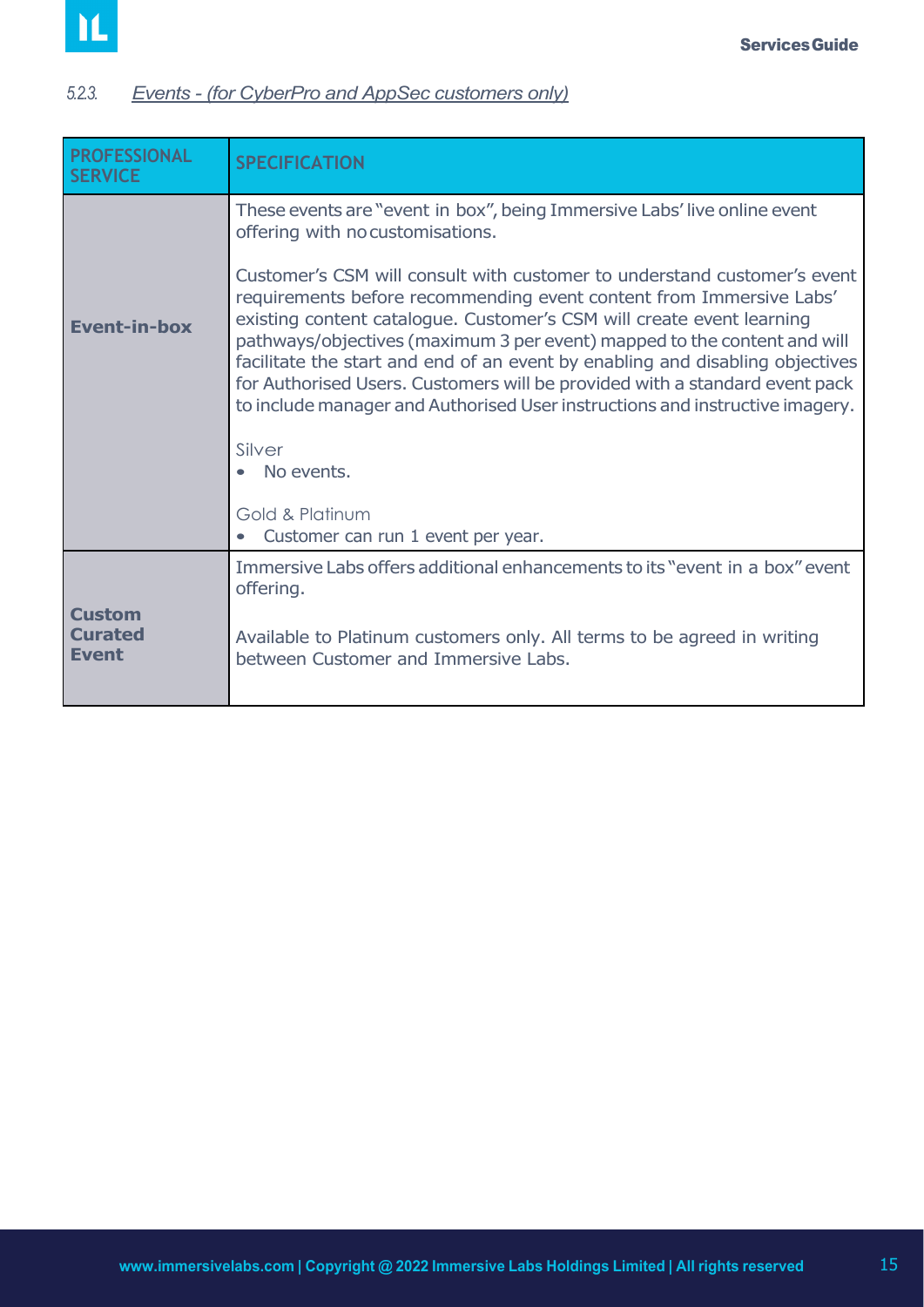#### <span id="page-15-0"></span>**5.2.4.** *Cyber Crisis Simulation Services (for Cyber Crisis Simulator customers only)*

| <b>PROFESSIONAL</b><br><b>SERVICE</b>                               | <b>SPECIFICATION</b>                                                                                                                                                                                                                                                                                                                                                                                                                                                                                                                                                                                                                                                                                                                                                                                                                                                                                                                                                                                                                                                                                                                                                                                                                                                                                                                                                                                                                                                                                                                                                                                                                                                                                                                                                                                                                                                                                                                                                                                                                                                                                                                        |  |  |
|---------------------------------------------------------------------|---------------------------------------------------------------------------------------------------------------------------------------------------------------------------------------------------------------------------------------------------------------------------------------------------------------------------------------------------------------------------------------------------------------------------------------------------------------------------------------------------------------------------------------------------------------------------------------------------------------------------------------------------------------------------------------------------------------------------------------------------------------------------------------------------------------------------------------------------------------------------------------------------------------------------------------------------------------------------------------------------------------------------------------------------------------------------------------------------------------------------------------------------------------------------------------------------------------------------------------------------------------------------------------------------------------------------------------------------------------------------------------------------------------------------------------------------------------------------------------------------------------------------------------------------------------------------------------------------------------------------------------------------------------------------------------------------------------------------------------------------------------------------------------------------------------------------------------------------------------------------------------------------------------------------------------------------------------------------------------------------------------------------------------------------------------------------------------------------------------------------------------------|--|--|
| <b>Crisis Sim</b><br><b>Quick Start</b><br><b>Bundle</b>            | The ProServ team will lead an onboarding engagement which will include both<br>consultative guidance and instructor-led training. The aim of this service will be to<br>assist the Customer in becoming self-sufficient using the Crisis Sim tool. Training<br>will be conducted over an agreed video conference bridge and will consist of (5)<br>five 1-hour sessions to no more than 20 participants. The 5 modules will be<br>delivered over the term of the contract. The training modules are as follows: $(1)$<br>Scenario creation overview & inject writing: This session will guide delegates<br>through the scenario creation and inject writing process. Delegates will be able to<br>effectively use the Create tab and write relevant injects in the Immersive Crisis<br>Content Builder. (2) Option writing and ranking: This session will focus on writing<br>participants' options (decisions) to tackle the challenges posed by the injects. The<br>training will include option writing and guidance on how to use the Option Ranking<br>feature. Delegates will be able to write options and rank them in the content<br>builder. (3) Rationale, rich media & Indicators: This session will provide guidance<br>on writing the Option Rationale in the Content Builder. We will also cover<br>attaching various types of rich media, as well as using the Indicators feature.<br>Delegates will learn effective use of Option Rationale, Rich Media and the<br>Indicator feature to enhance the quality, reality and plausibility of scenarios.(4)<br>Exercise delivery: This session will cover Presentation and Asynchronous Play<br>modes, and the differences therein. Delegates will learn effective facilitation and<br>management of exercises in all play modes. (5) Interpreting results: This session<br>will provide guidance on the interpretation of the Results data in Immersive Crisis.<br>Delegates will be able to successfully interpret the Results data within Immersive<br>Crisis and receive high level suggestions on After Action and Post Simulation<br>learnings and remediation strategies. |  |  |
| <b>Custom</b><br><b>Curated</b><br><b>Challenge</b><br><b>Event</b> | • Price on application<br>Subject to acceptance and payable as a separate additional fee, 5 x 1 Hour<br>Modules Covering Custom Crisis Sim Creation/Delivery.                                                                                                                                                                                                                                                                                                                                                                                                                                                                                                                                                                                                                                                                                                                                                                                                                                                                                                                                                                                                                                                                                                                                                                                                                                                                                                                                                                                                                                                                                                                                                                                                                                                                                                                                                                                                                                                                                                                                                                               |  |  |
|                                                                     | Tailor Crisis Sims to Match Customer's Environment.<br>Assist with Delivery & Analysis.<br>This Service assists Customers with the design, development and delivery of a                                                                                                                                                                                                                                                                                                                                                                                                                                                                                                                                                                                                                                                                                                                                                                                                                                                                                                                                                                                                                                                                                                                                                                                                                                                                                                                                                                                                                                                                                                                                                                                                                                                                                                                                                                                                                                                                                                                                                                    |  |  |
| <b>Tailored</b><br><b>Crisis</b><br><b>Simulations</b>              | crisis exercise based on modifying one of Immersive Labs' existing catalogue<br>scenarios or using one of our pre-built scenario templates. Each engagement<br>consists of the following activities: (1) Initial customer scoping session (1a) Up<br>to 2 hour meeting with customer project lead/exercise team to set out the<br>suggested scenario. (1b) Immersive Labs will recommend a scenario from its<br>existing catalogue of scenarios. (1c) Agree delivery approach and expected<br>exercise learning outcomes. (1d) Minor modifications to the scenario will be<br>agreed during the scoping meeting to provide a tailored experience for the<br>customer. (1e) Delivery timescales will be agreed during the scoping meeting.<br>(2) Scenario design and build. (2a) Design any agreed changes to scenario<br>content, feedback and scoring. (2b) Build scenario in Immersive Crisis. (2c) QA<br>and Test. (3) Conduct exercise. (3a) Pre-exercise preparations and stakeholder<br>engagement. (3b) Exercise set-up and comms. (3c) Delivery of exercise<br>(asynchronously and facilitated sessions). (4) Report. (4a) Post-exercise report<br>and recommendations including any other observations and recommendations.                                                                                                                                                                                                                                                                                                                                                                                                                                                                                                                                                                                                                                                                                                                                                                                                                                                                                                       |  |  |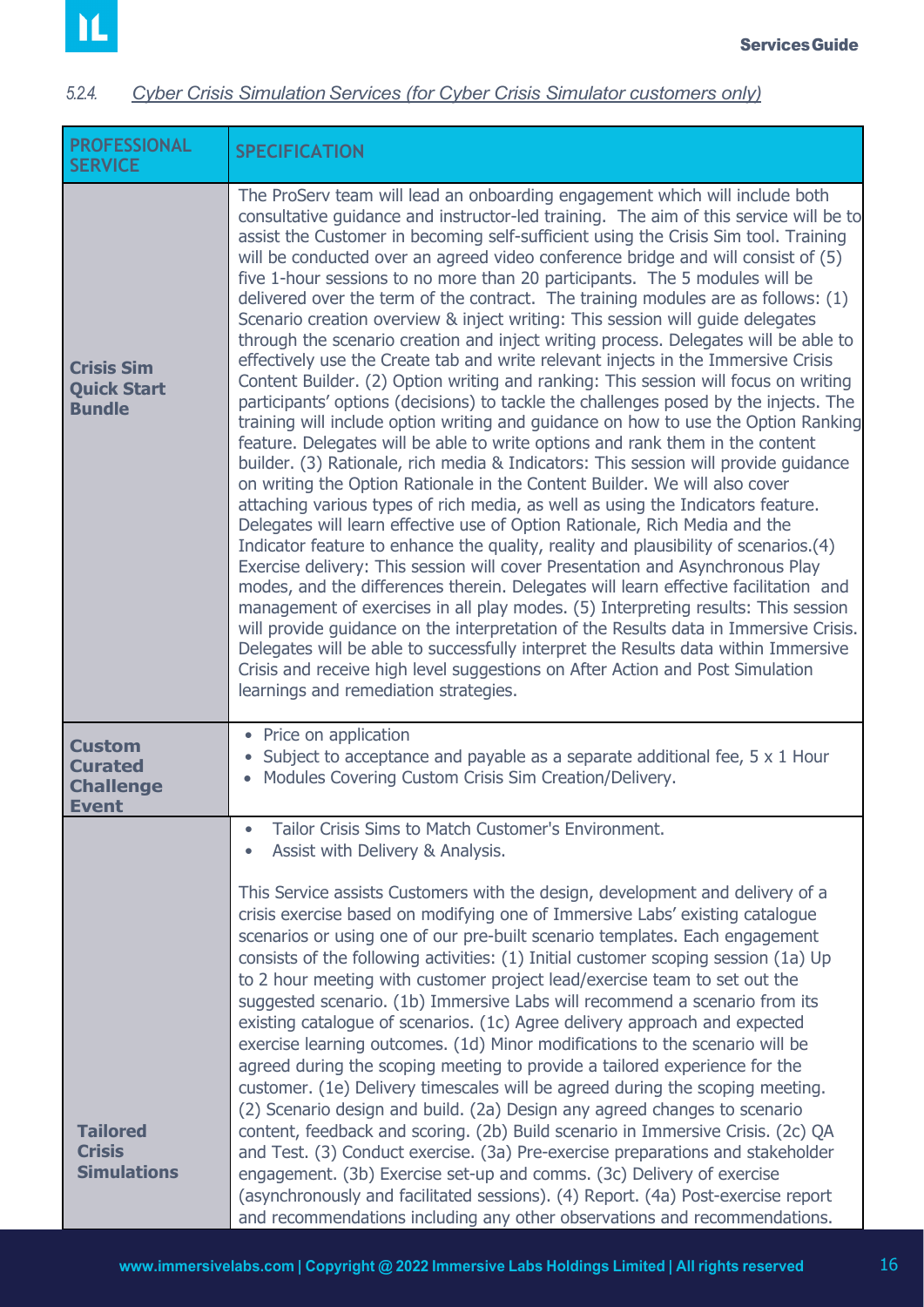**Service delivery assumptions:** (i) Customer will attend (up to) a 2-hour scoping meeting to support scenario design. (ii) Customer will assign an appropriate point of contact for the duration of the project. (iii) A scenario from Immersive Labs/customer catalogue will be used as the basis of the exercise. (iv) Modification to the content is possible – minimum structural changes (i.e. where possible, the number and format of injects and options will remain unchanged). (v) Inclusion of scenario and options feedback and scores will be dependent on occasional access to and input from the customer team. (vi) Customer will have access to the platform during the scenario build phase. (vii) Immersive Labs and customer will agree a date for final changes prior to the scenario being published and assigned to users. (viii) Customer will be responsible for identifying users, preparing stakeholders and any pre-exercise comms. (ix) Access to the asynchronous scenario will be provided over a oneweek period, the date will be agreed with the customer. (x) The facilitated exercise will re-use the same scenario and will be delivered on a date agreed with the customer. (xi) Immersive Labs will provide a post-exercise report. No acceptance criteria are associated with the POV. (xii) All IL work is conducted off-site.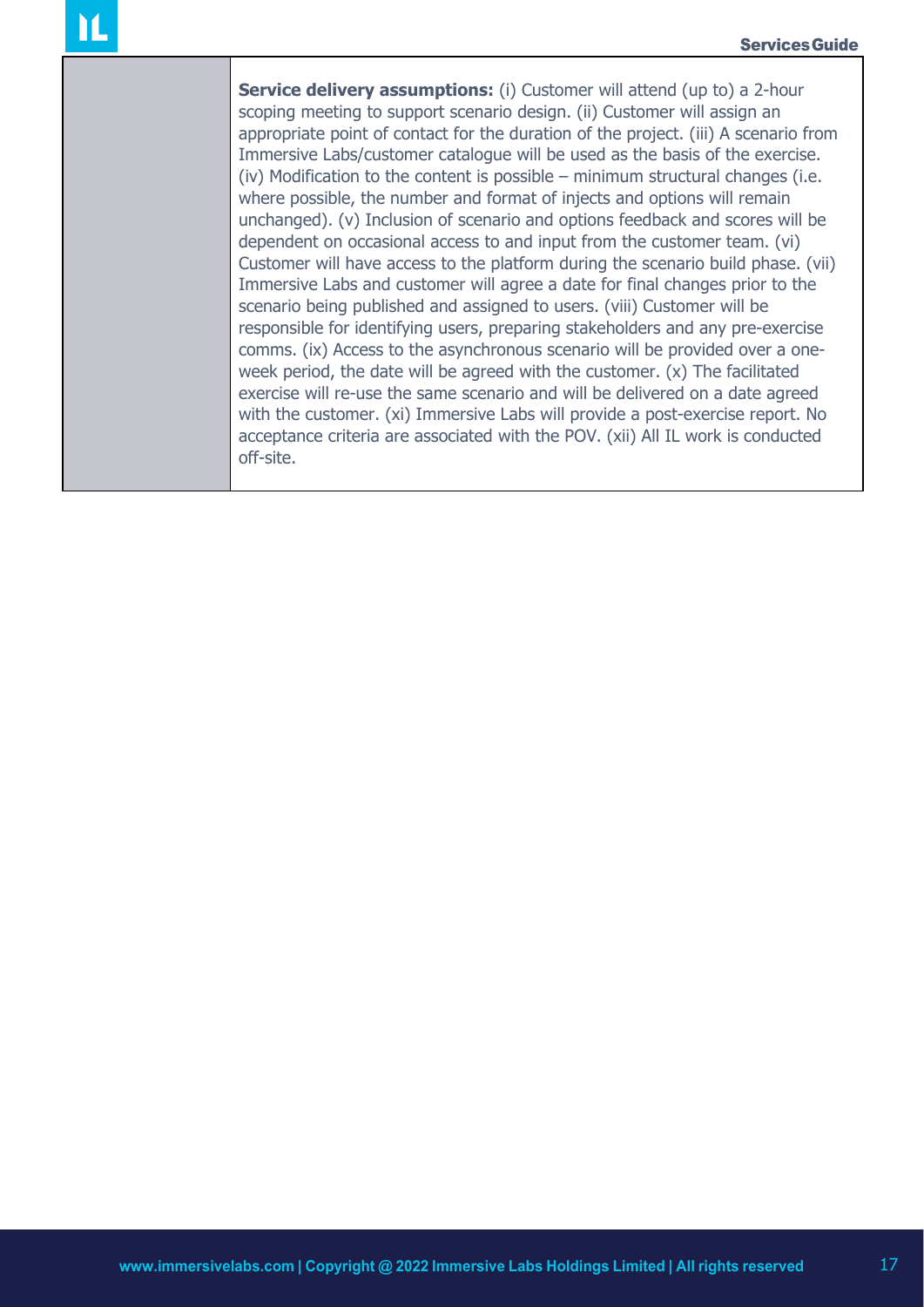|                                                      | Custom Crisis Sims to Match Customer's Environment.<br>$\bullet$<br>Assist with Delivery & Analysis.                                                                                                                                                                                                                                                                                                                                                                                                                                                                                                                                                                                                                                                                                                                                                                                                                                                                                                                                                                                                                                                                                                                                                                                                                                                                                                                                                                                                                                                           |
|------------------------------------------------------|----------------------------------------------------------------------------------------------------------------------------------------------------------------------------------------------------------------------------------------------------------------------------------------------------------------------------------------------------------------------------------------------------------------------------------------------------------------------------------------------------------------------------------------------------------------------------------------------------------------------------------------------------------------------------------------------------------------------------------------------------------------------------------------------------------------------------------------------------------------------------------------------------------------------------------------------------------------------------------------------------------------------------------------------------------------------------------------------------------------------------------------------------------------------------------------------------------------------------------------------------------------------------------------------------------------------------------------------------------------------------------------------------------------------------------------------------------------------------------------------------------------------------------------------------------------|
| <b>Custom</b><br><b>Crisis</b><br><b>Simulations</b> | This Service assists Customers with the design, development and delivery of a new crisis<br>exercise including up to 10 core injects and up to 20 injects in total Each engagement<br>consists of the following activities: (1) Initial customer scoping session. (1a) Agree on<br>delivery approach and expected exercise learning outcomes. (1b) Gather business<br>information and supporting documentation (e.g. critical services, incident response plan,<br>playbooks, etc). (1c) Identify key threats and resource dependencies. (1d) Determine<br>plausible disruption scenarios. (2) Scenario design. (2a) Design scenario structure and<br>format. (2b) Design scenario options and branches. (2c) Design feedback and scoring. (3)<br>Scenario development. (3a) Build scenario. (3b) Build rich media assets. (3c) QA and Test.<br>(4) Deliver exercise. (4a) Pre-exercise preparations and stakeholder engagement. (4b)<br>Exercise set-up and comms. (4c) Delivery of exercise (asynchronously or facilitated<br>session(s)). (5) Report. (5a) Post-exercise report and recommendations.                                                                                                                                                                                                                                                                                                                                                                                                                                                        |
|                                                      | <b>Service delivery assumptions:</b> (i) Where possible, the customer will provide a copy of<br>the scenario they would like to use, including any reference materials or relevant rich<br>media files or links. (ii) Customer will attend a (up to) 2-hour scoping meeting to support<br>scenario design. (iii) Immersive Labs will determine if the customer scenario is suitable for<br>Immersive Crisis conversion - otherwise Immersive Labs will propose an alternative,<br>custom scenario. (iv) The scenario will include no more than 10 core injects and 20 injects<br>in total. (v) Inclusion of scenario and options feedback and scores will be dependent on<br>occasional access to and input from the customer team. As such, option feedback and<br>ranking might not be included. (vi) Immersive Labs will create rich media attachments<br>where possible from its existing content library. (vii) Customer will have access to the<br>platform during the scenario development phase. (viii) Immersive Labs and Customer will<br>agree a date for final changes prior to the scenario being published and assigned to users.<br>(ix) Customer will be responsible for identifying users, preparing stakeholders and any<br>pre-exercise comms. (x) Customer and Immersive Labs will agree a start/end date<br>(typically 1 week) for an asynchronous exercise. (xi) Immersive Labs will provide a post-<br>exercise analysis. No acceptance criteria are associated with the report or analysis. (xii) All<br>IL work is conducted off-site |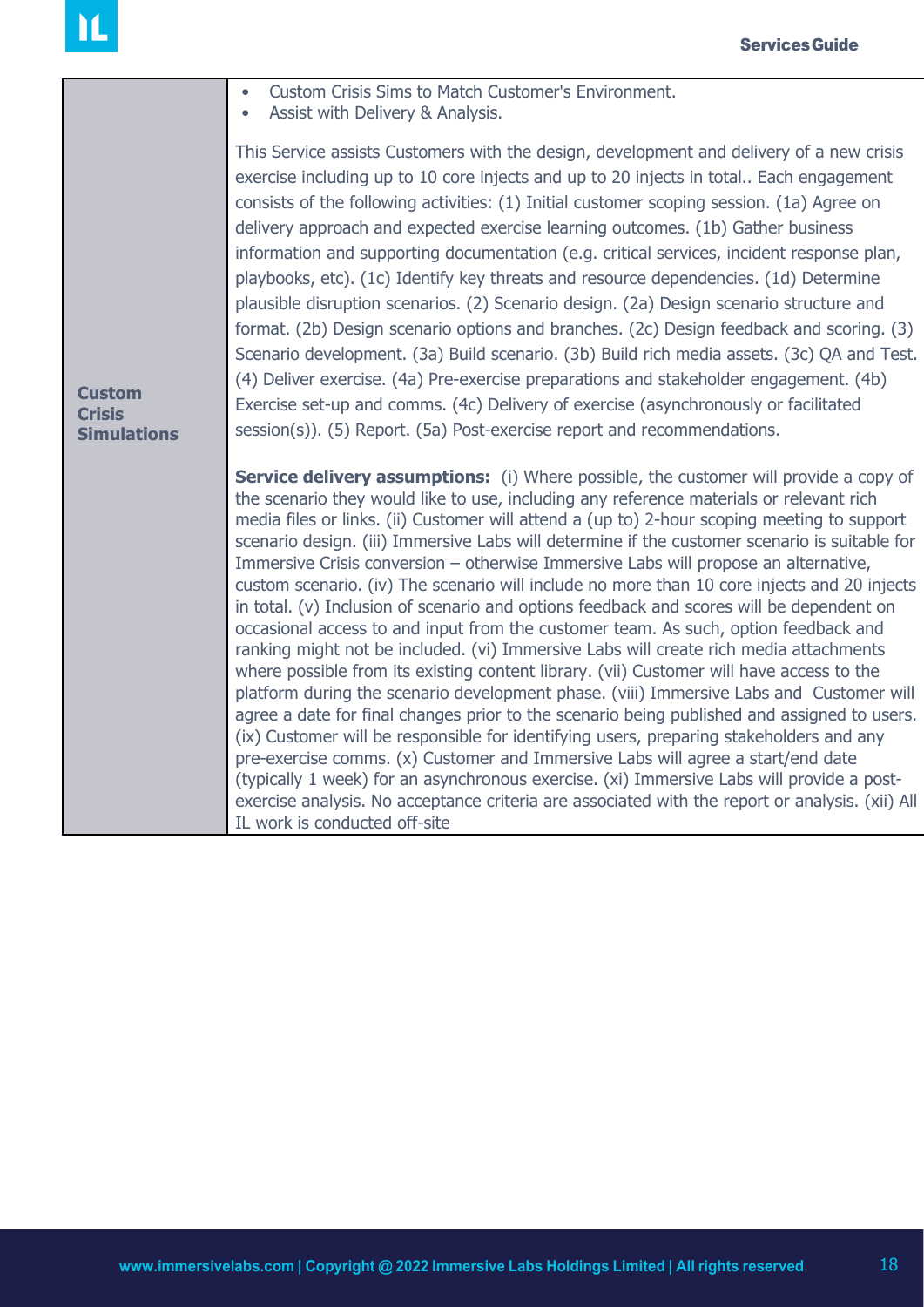#### <span id="page-18-1"></span><span id="page-18-0"></span>*5.2.5. CWA Advisory Service*

| <b>PROFESSIONAL</b><br><b>SERVICE</b>                                                                                                                   | <b>SPECIFICATION</b>                                                                                                                                                                                                                                                                                                                                                                                                                                                                                                                                                                                                                                                                                                                                                                                                                                                                                                                                                                                                                                                                                                                                                                                                                                                                                                                                                                                                 |
|---------------------------------------------------------------------------------------------------------------------------------------------------------|----------------------------------------------------------------------------------------------------------------------------------------------------------------------------------------------------------------------------------------------------------------------------------------------------------------------------------------------------------------------------------------------------------------------------------------------------------------------------------------------------------------------------------------------------------------------------------------------------------------------------------------------------------------------------------------------------------------------------------------------------------------------------------------------------------------------------------------------------------------------------------------------------------------------------------------------------------------------------------------------------------------------------------------------------------------------------------------------------------------------------------------------------------------------------------------------------------------------------------------------------------------------------------------------------------------------------------------------------------------------------------------------------------------------|
| <b>Cyber</b><br><b>Workforce</b><br><b>Advisor</b><br>(CWA)<br>(for<br><b>CyberPro</b><br>and AppSec<br>customers<br>only)                              | This Service provides an Immersive Labs resource to provide expert<br>guidance to oversee and manage the holistic customer experience using<br>the Immersive Labs Platform. Immersive Labs will assign an experienced<br>CWA (consultant with cybersecurity and skills development expertise)<br>over the Term of the Contract, beginning with a kick-off call between<br>Immersive Labs and the customer. Following discovery by the assigned<br>CWA, Immersive Labs will provide a cyber workforce optimization or skills<br>development program that will enable customer to achieve the critical<br>initiatives identified during discovery. The CWA may also provide project<br>management oversight for all Service offerings provided by Immersive<br>Labs Professional Services, advising and directing various cybersecurity<br>learning campaigns, providing platform guidance to plan administrators,<br>and sharing competitive insights. The CWA will have meetings with the<br>Customer's designated contact(s) to assist in the delivery and completion<br>of a continuous cyber workforce optimization or skills development<br>program. The CWA will also serve as a Liaison between Immersive Lab's<br>product organization, helping to prioritize and provide closed loop<br>communication regarding customer requests for new product<br>functionality or enhancements.<br>Price on application. |
|                                                                                                                                                         | This Service provides expert resource(s) on Immersive Labs Platform and<br>cyber security skills development who will work closely with the Customer<br>to deliver a customised set of assessment activities (e.g. Labs) and<br>skills/readiness analysis after the activities are completed by Customer<br>team members.<br>The Assessment typically begins with one (1) sixty (60) minute discovery<br>meeting with the Customer. The purpose of this discovery meeting is to                                                                                                                                                                                                                                                                                                                                                                                                                                                                                                                                                                                                                                                                                                                                                                                                                                                                                                                                      |
| <b>Cyber</b><br><b>Workforce</b><br><b>Assessment</b><br>&<br><b>Recommend</b><br>ations<br>(for<br><b>CyberPro</b><br>and AppSec<br>customers<br>only) | (1) understand desired goals, objectives and outcomes of the Customer's<br>Cyber Capability Assessment, (2) agree upon needed resources &<br>timelines to make the assessment a success, and (3) to identify the<br>Customer team member that will participate. Following the discovery<br>meeting, Immersive Labs will produce an Assessment project plan,<br>consisting of recommended assessment resources (e.g. Labs), as well as<br>a timeline of activities. Customer will review the proposed plan (including<br>timeline), and request adjustments, or approve the plan. Included in the<br>approval is a commitment from the Customer to fulfill the activities in the<br>plan, according to the agreed-upon timelines (e.g. team members will<br>participate in the selected Labs, within the timeframe given).                                                                                                                                                                                                                                                                                                                                                                                                                                                                                                                                                                                            |
|                                                                                                                                                         | Once the plan is approved, Immersive Labs will create the customized<br>assessment activity via Objective(s) on the Immersive Labs platform, and<br>assign the appropriate users to those objectives. Immersive labs will<br>further coordinate communication and administration of the assessment<br>activity.<br>Completion of assessment activities by a sufficient number of Customer                                                                                                                                                                                                                                                                                                                                                                                                                                                                                                                                                                                                                                                                                                                                                                                                                                                                                                                                                                                                                            |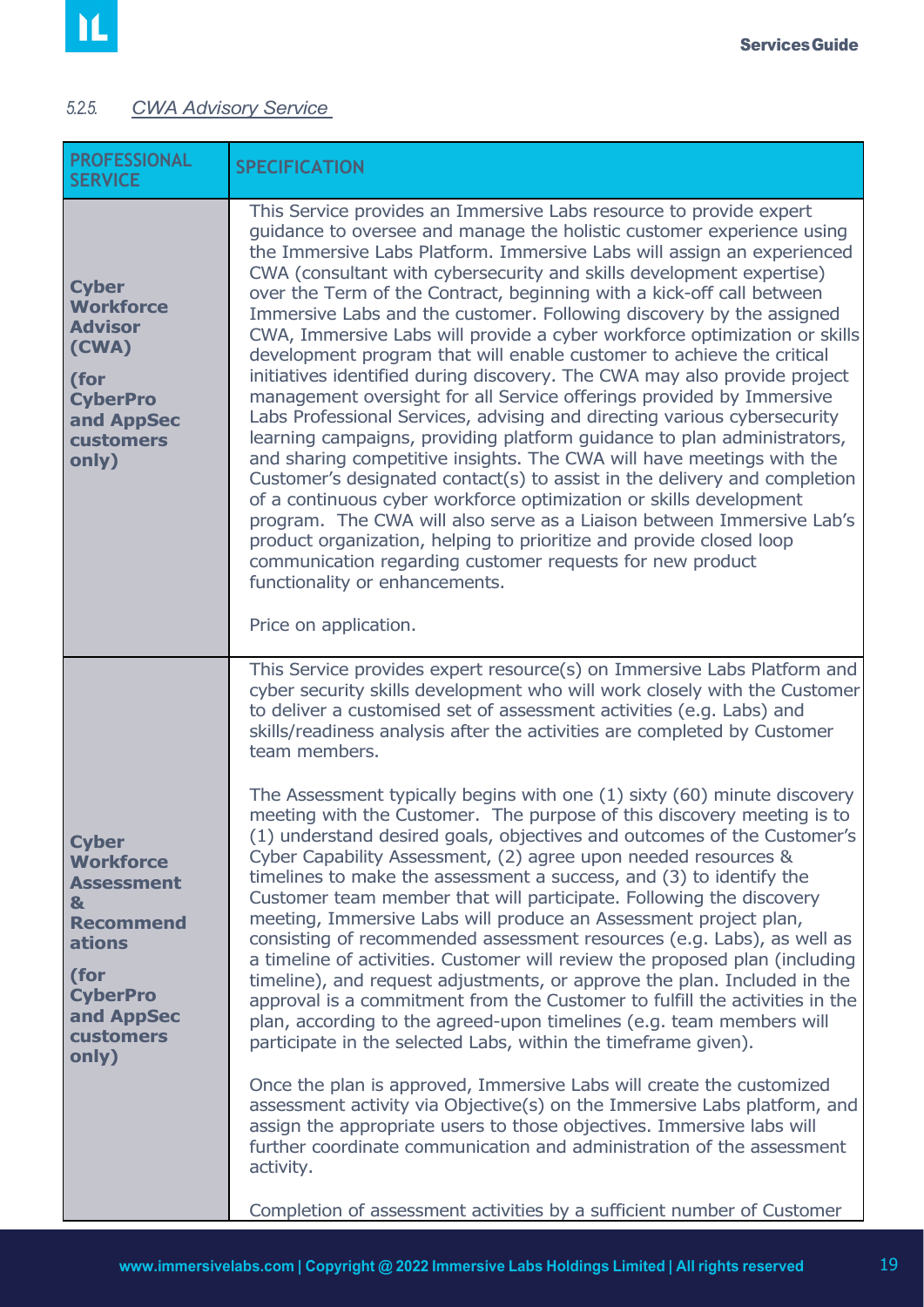team members is the sole responsibility of the Customer. Any agreement to extend plan deadlines so that additional Customer team members may complete plan activities is at the sole discretion of Immersive Labs, and is not guaranteed.

Once the assessment activity timeline has elapsed, Immersive Labs will compile activity data, analyse the data, and deliver an analysis document. This analysis document may be presented to Customer via conference call/live presentation (including discussion afterwards), subject to the agreed-upon project plan. The analysis document will include (1) statistics and analysis, identifying areas of strength as well as gaps, aligned to the agreed-upon cyber skill and cyber readiness areas, (2) suggestions and recommendations to close gaps and improve readiness, and (3) an overall summary of the assessment, including findings and insights, relevant to Customer's desired goals. Once the analysis document is delivered, the Cyber Capability Assessment service is considered complete. Immersive Labs may, at its sole discretion, provide additional follow up information or activities (e.g. additional review sessions, extended analysis, etc.) relevant to the Assessment

• Platinum only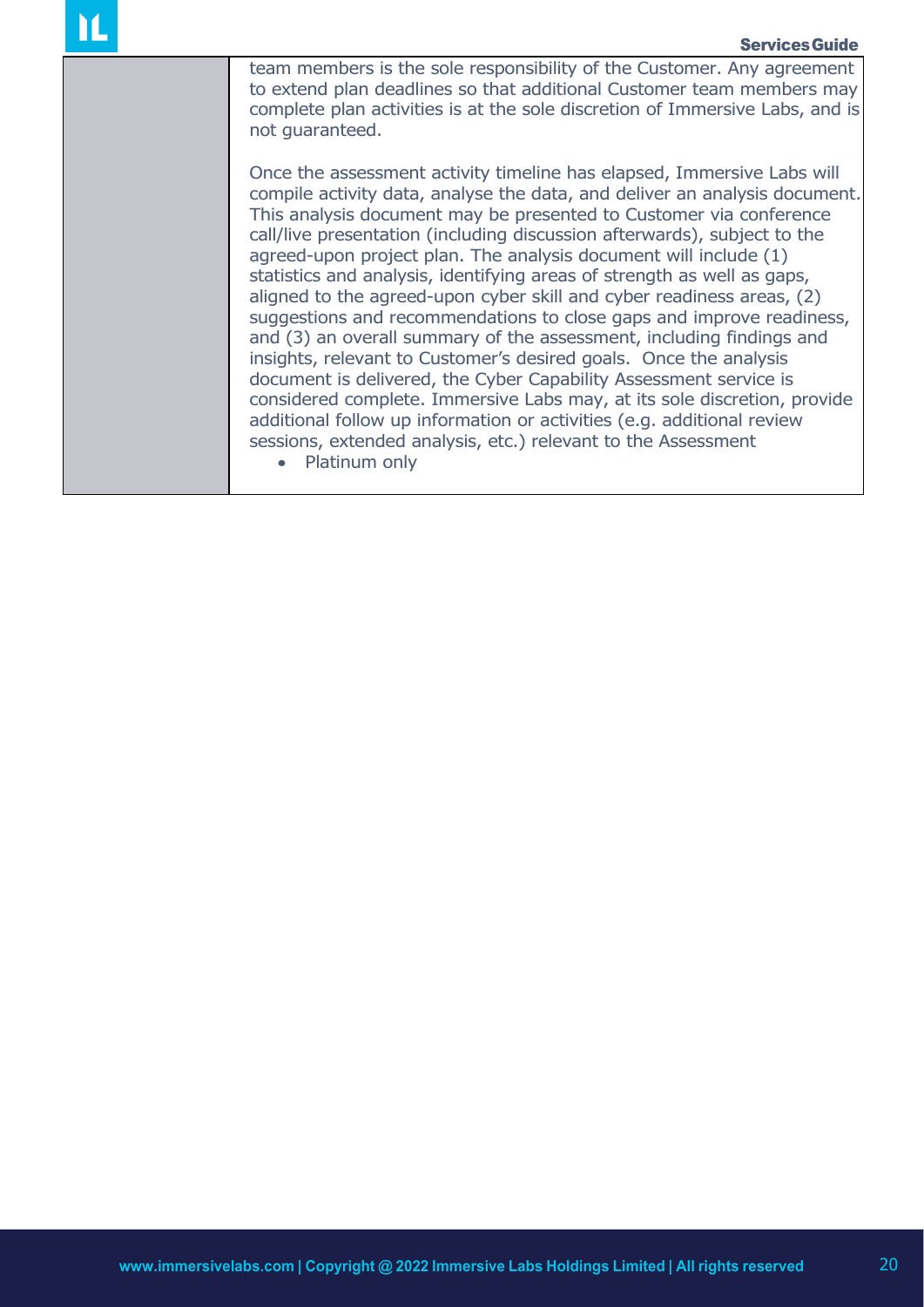#### <span id="page-20-0"></span>**6. Service Availability**

M

**The Immersive Labs Platform is designed to be available 24 hours a day, 7 days a week, 365 days a year.**

**Immersive Labs operates on a target minimum service availability of 99.5% uptime. We monitor the uptime of our services using a third-party company who generate alerts in the event the site is unavailable. We use a third-party monitoring tool (Uptime Robot) to generate reports, alerts, and dashboards forthe uptime of our application.**

#### **7. Technical Support**

Immersive Labs provides support for both the web application and underlying content served in **the platform. We maintain an online support function through the following email address: [support@immersivelabs.com.](mailto:support@immersivelabs.com)**

**ImmersiveLabsmonitorsthesupportinboxandaimstorespondtoqueriesinaccordancewiththe Response Targets set out in the table below.**

**Workinghours are 09.00 to17.30GMT/BST(as applicable) Monday to Friday (excluding UK bank and publicholidays).**

**In the eventyouor yourAuthorisedUsers experiencea faultwiththePlatform,please reportit as soon as possible to [support@immersivelabs.com.](mailto:support@immersivelabs.com)**

**Immersive Labs use four tiers of incident depending on the scale and severity of the issue. A target response time and resolution time is defined for each priority level and will apply during working hours only.**